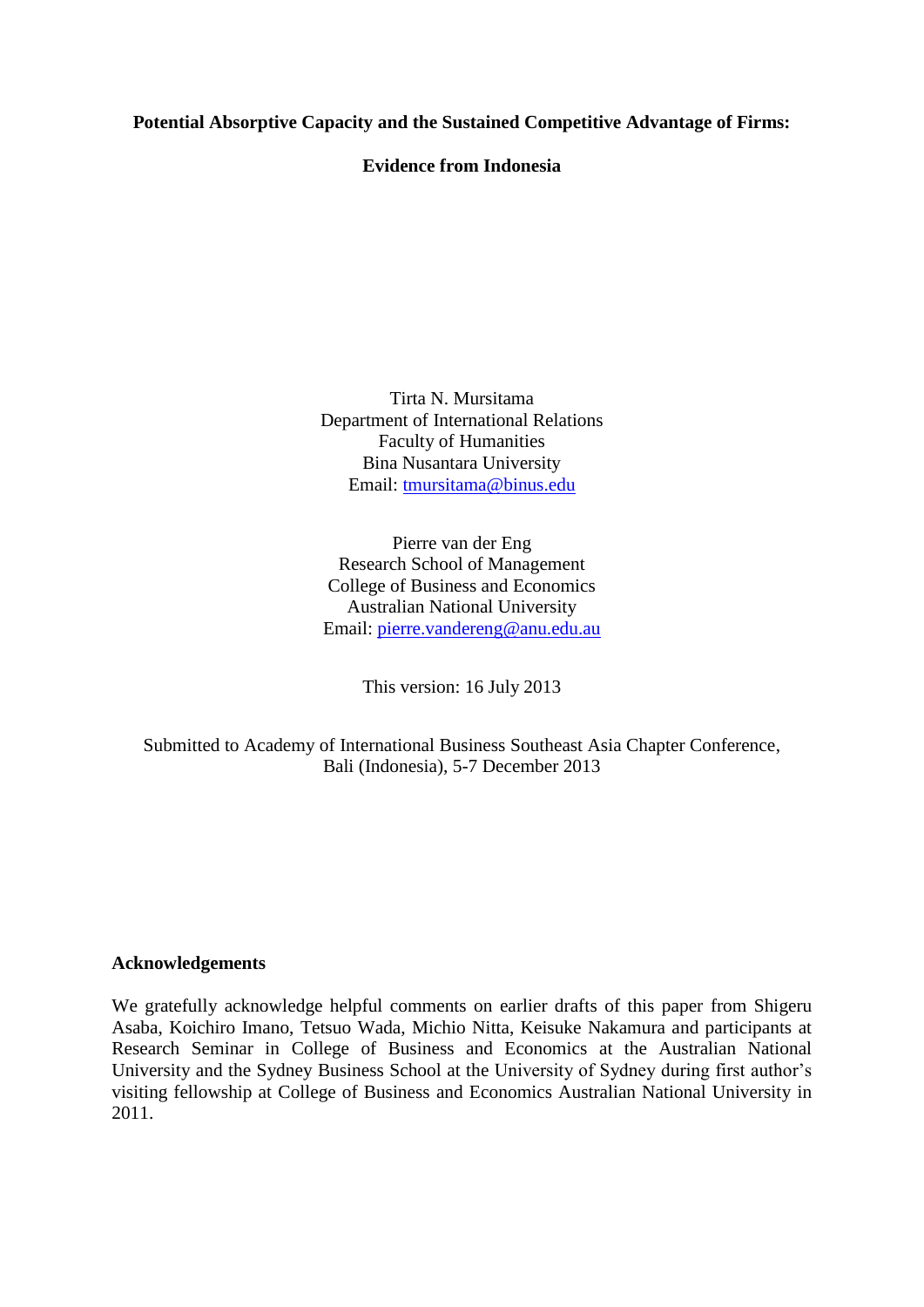# **Potential Absorptive Capacity and the Sustained Competitive Advantage of Firms: Evidence from Indonesia**

### **ABSTRACT**

This paper examines impacts of absorptive capacity and potential absorptive capacity (PACAP) on firm performance in the context of an emerging economy. It offers an empirical application of the resource-based view of the firm, based on an analysis of data for 52 publicly owned companies listed on Indonesia's stock market. In 2006 their market capitalization accounted for 38% of total market capitalization. The results of the study indicate that firms with well-developed PACAP sustain their competitive advantage through flexibility in reconfiguring and deploying their resources. These findings support the view that the successful development of the capabilities of public firms through external knowledge acquisition and assimilation is an important source of competitive advantage.

Keywords: potential absorptive capacity, resource-based view, public firms, Indonesia, emerging economies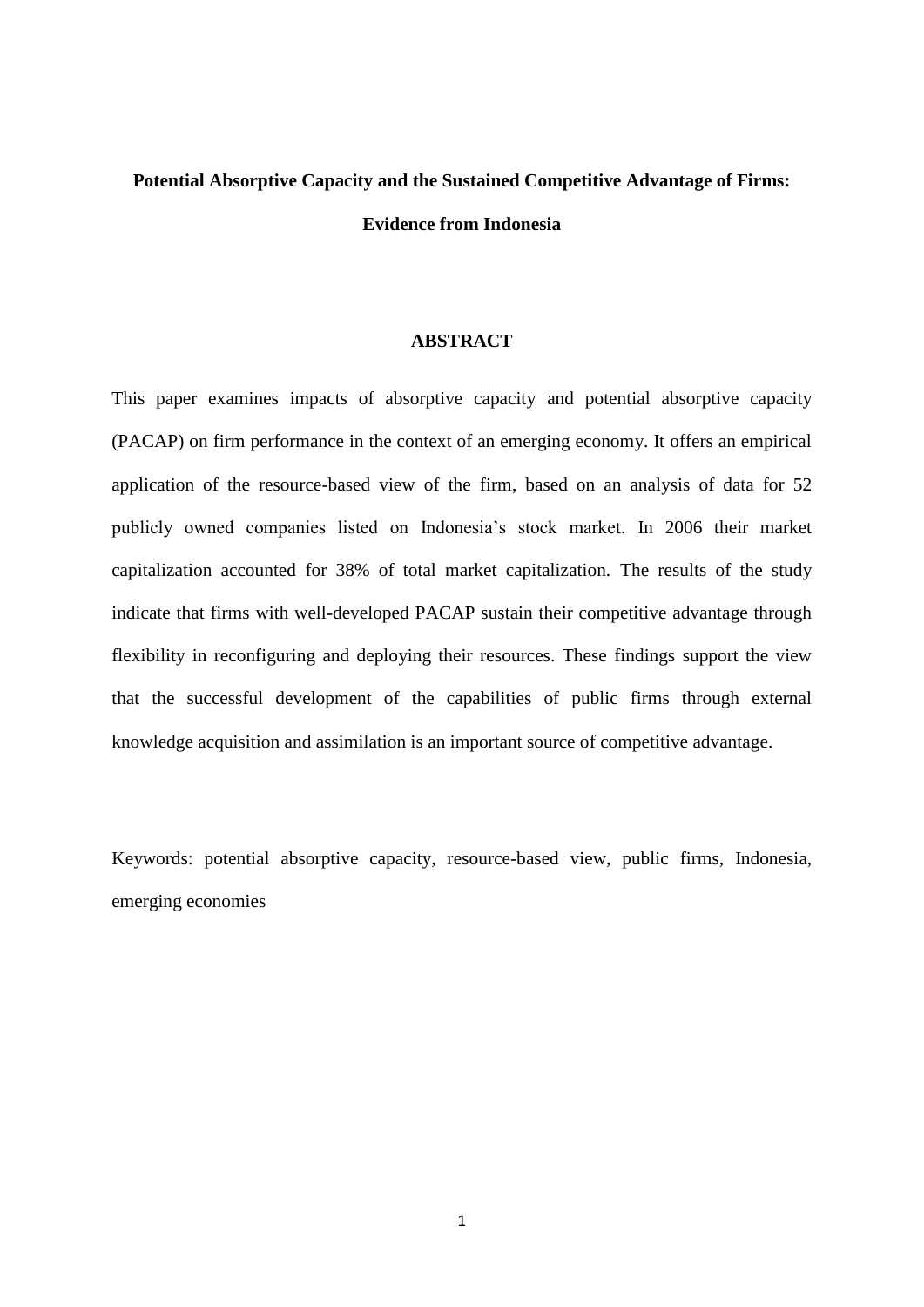# **Potential Absorptive Capacity and the Sustained Competitive Advantage of Firms: Evidence from Indonesia**

#### **INTRODUCTION**

This paper examines the impacts of acquisition and assimilation as elements of potential absorptive capacity (PACAP) and of transformation and exploitation as elements of realized absorptive capacity (RACAP) on firm performance in the context of a major emerging economy. Since Cohen and Levinthal (1990) introduced the concept of absorptive capacity (ACAP), there has been growing attention in the academic literature. Lane, Koka and Pathak (2006) identify a tendency in the literature to reify the concept. However, they argue that few researchers actually understand the assumptions and definition of the construct they believe they are using. A few studies have sought to redefine, extend, and elaborate the underlying process of ACAP, such as Szulanski (1996), Dyer and Singh (1998), Lane and Lubatkin (1998); Van den Bosch, Volberda, and De Boer (1999); Van den Bosch, Van Wijk, Volberda (2006); and Zahra and George (2002). They propose to view absorptive capacity as a capability; bring back the original assumptions underlying the concept; replicate and empirically test it; explore it in non-R&D contexts; and also to put more emphasis on longitudinal studies.

This study seeks to fill some of the gaps in the existing literature by applying the resource-based view of the firm (RBV) and bringing institutional factors into the analysis. Placing the study in the context of Indonesia is highly relevant due to the significant improvements in the country's business climate following the financial crisis of 1997-98, as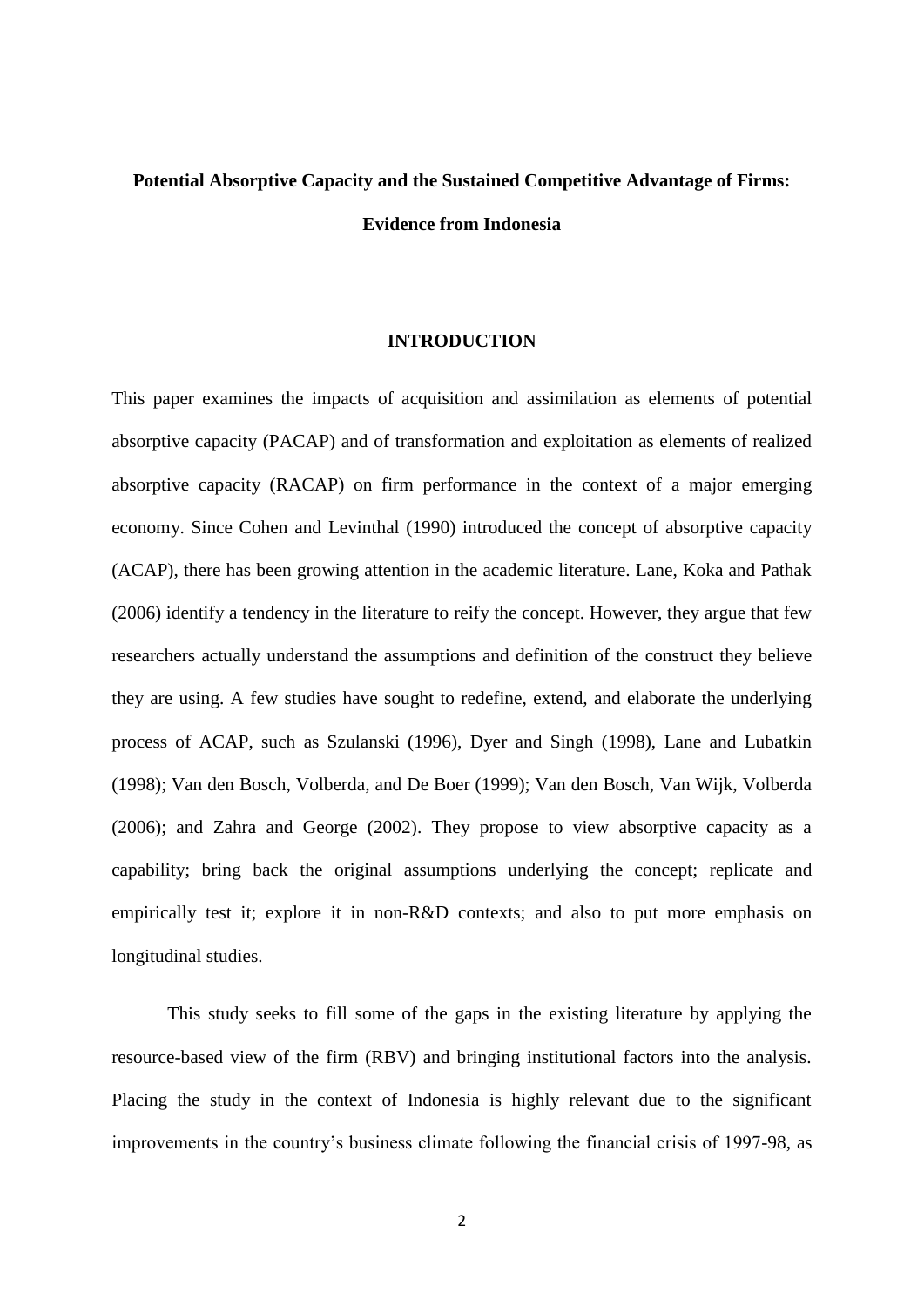well as increasing positive impressions of institutional factors such as political stability and better commitment to the rule of law, and strong average economic growth of almost 6% per year during the 2000s. In addition, few studies have been conducted regarding the development of firm capabilities using Indonesia as a single country study, except for Dieleman and Sachs (2006) who study business groups and Mursitama (2005, 2006a, 2006b) who studies how absorptive capacity matters to firms in emerging economies. In this light, this study pioneers the assessment of ACAP development using Indonesian public firms as a sample.

## **THEORY AND HYPOTHESES**

Following Zahra and George (2002: 186), this study defines absorptive capacity as a set of organizational routines and processes by which firms acquire, assimilate, transform, and exploit knowledge to produce a dynamic organizational capability. These authors distinguish four capabilities of ACAP in two dimensions. First, potential absorptive capacity (PACAP) consists of acquisition and assimilation capabilities. Second, realized absorptive capacity (RACAP) comprises transformation and exploitation capabilities. Zahra and George (2002) argue that this definition makes it possible to analyze the stocks and flows of a firm's knowledge. They relate these variables to the creation and sustainability of competitive capabilities. In addition, these four capabilities of ACAP – acquisition, assimilation, transformation and exploitation – are complementary in nature and build upon each other to produce ACAP that is necessary to build other organizational capabilities. Hence, it yields competitive advantage.

This logic implies that it is appropriate to apply the RBV in this research, particularly within the 'process' stream *vis-à-vis* the 'structural/content' stream of RBV (Schulze, 1994).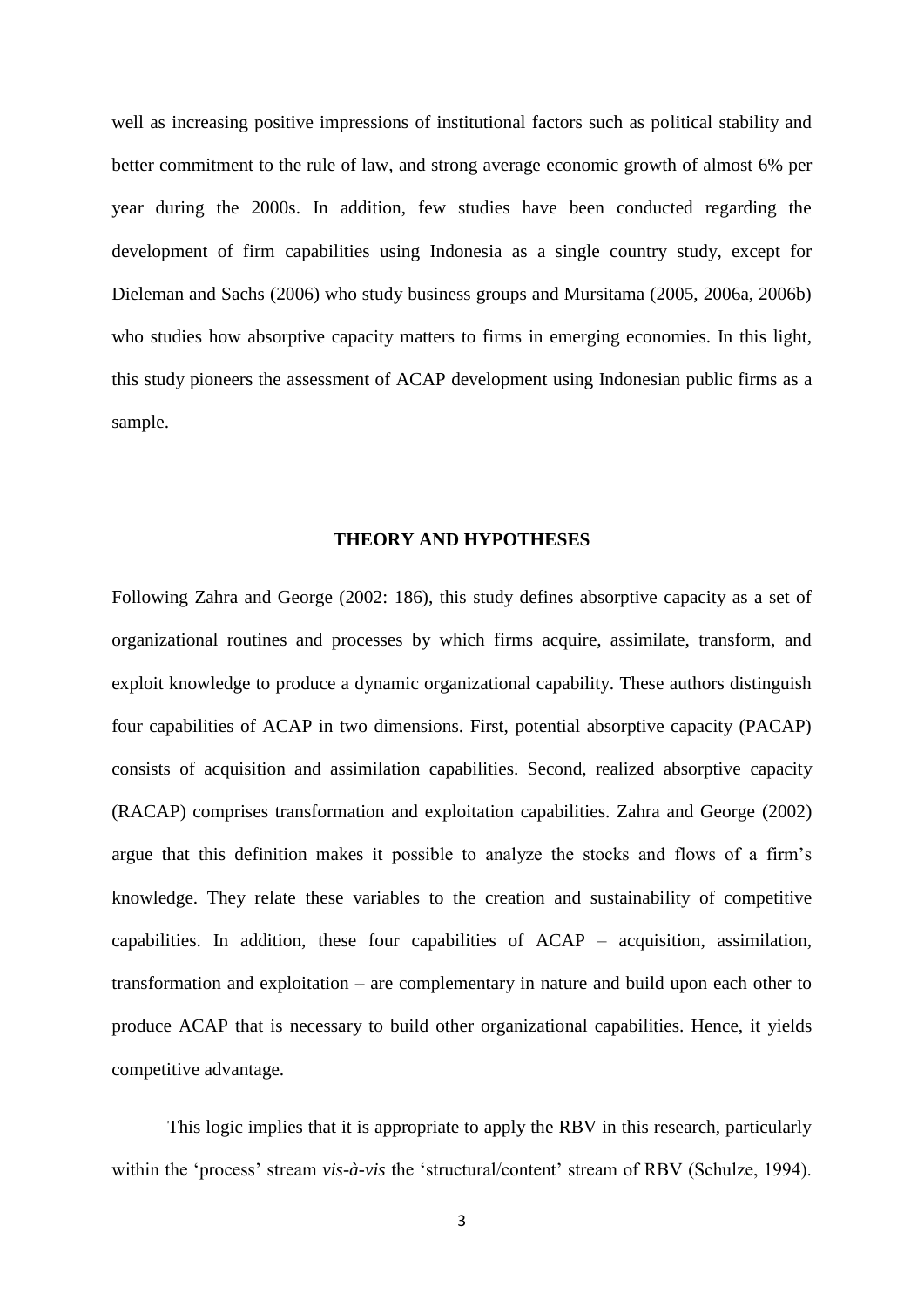As RBV seeks to explain sustained competitive advantage of the firm by identifying key differences in the resources and capabilities of firms, the 'process' stream of RBV argues that differences in firm performance are based on the relative ability of firms to integrate, build and reconfigure internal and external competences to address rapidly changing environments (Teece, Pisano and Shuen, 1997: 516). This is the so-called 'dynamic capability' framework that intends to explain how firms can develop, deploy and protect combinations of competences and resources. Eisenhardt and Martin (2000: 1107) extend this framework as the organizational and strategic routines by which firms achieve new resource configurations as markets emerge, collide, split, evolve, and phase out.

This extension of the framework is mainly built on works of, among others, Penrose (1959), Wernerfelt (1984), Dierickx and Cool (1989), and also Barney's Value-Rarity-Imitability-Organization (VRIO) framework that argues firm's resources should be valuable, rare, inimitable, and non-substitutable in order to be sources of competitive advantage (Barney, 1991). Since original VRIO framework was criticized as rather static, Barney later extended it (Barney and Hesterly, 2006). In addition to having VRIO resources, a firm also needs to be organized in such a manner that it can exploit the full potential of those resources in order to attain competitive advantage. Barney's work is based on previous studies that try to clarify relations between the resources that firms possess and their performance. An example is Mahoney and Pandain (1992) who substantiate the importance of firm's distinctive competence in making better use of its resources; such resources must be better leveraged (Peteraf, 1993) or managed (Henderson and Cockburn, 1994).

Newbert (2007) assesses the contribution of RBV and proposes the coexistence of these two streams of research by explaining that the 'structural/content' stream of research underlines the resource heterogeneity approach, whereas the 'process' stream of research can be considered as a dynamic capability approach. He found that the latter is the least employed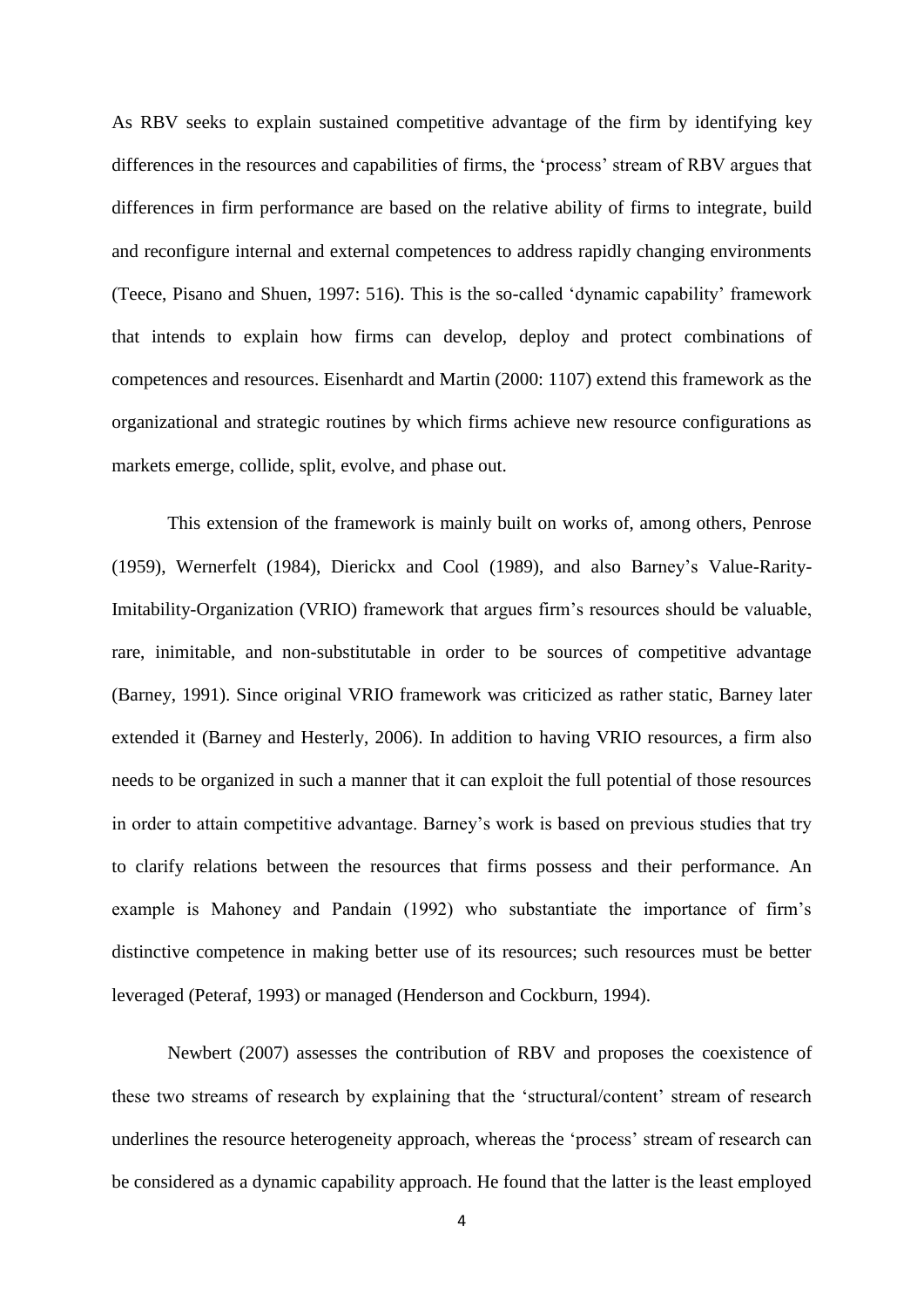approach and that it only received mixed levels of empirical supports. As ACAP is a bundle of knowledge-based capabilities, the main argument of this paper is that it can be a source of sustained competitive advantage through the prism of the dynamic capabilities approach within the RBV.

## **Absorptive Capacity and Competitive Advantage**

Zahra and George (2002) argue that ACAP can be a source of a firm's competitive advantage but its effect on performance differs between PACAP and RACAP. They propose that firms with well-developed capabilities of acquisition and assimilation are likely to be more adept at continually revamping their knowledge stock by tracking changes in their industries more effectively. Therefore, firms with well-developed capabilities of acquisition and assimilation can facilitate the deployment of necessary capabilities such as production and technological competencies. In addition, well-developed PACAP reduces the sunk cost of investments in changing the firm's resource positions and operational routines.

Furthermore, transformation capabilities help firms to develop a new perceptual schema or changes to existing processes through the process of bisociation, *i.e.* a process whereby decision makers employ imagination and intuition (Zahra and George, 2002; Jansen, Van den Bosch and Volberda, 2005). Finally, exploitation capabilities cover newly acquired knowledge into new products (Kogut and Zander, 1996) that can enhance performance (Liebeskind, 1996). Therefore, firms with well-developed RACAP will be more likely to advance their competitive advantage on the basis of product and production innovations that are outcomes of their absorptive capacity.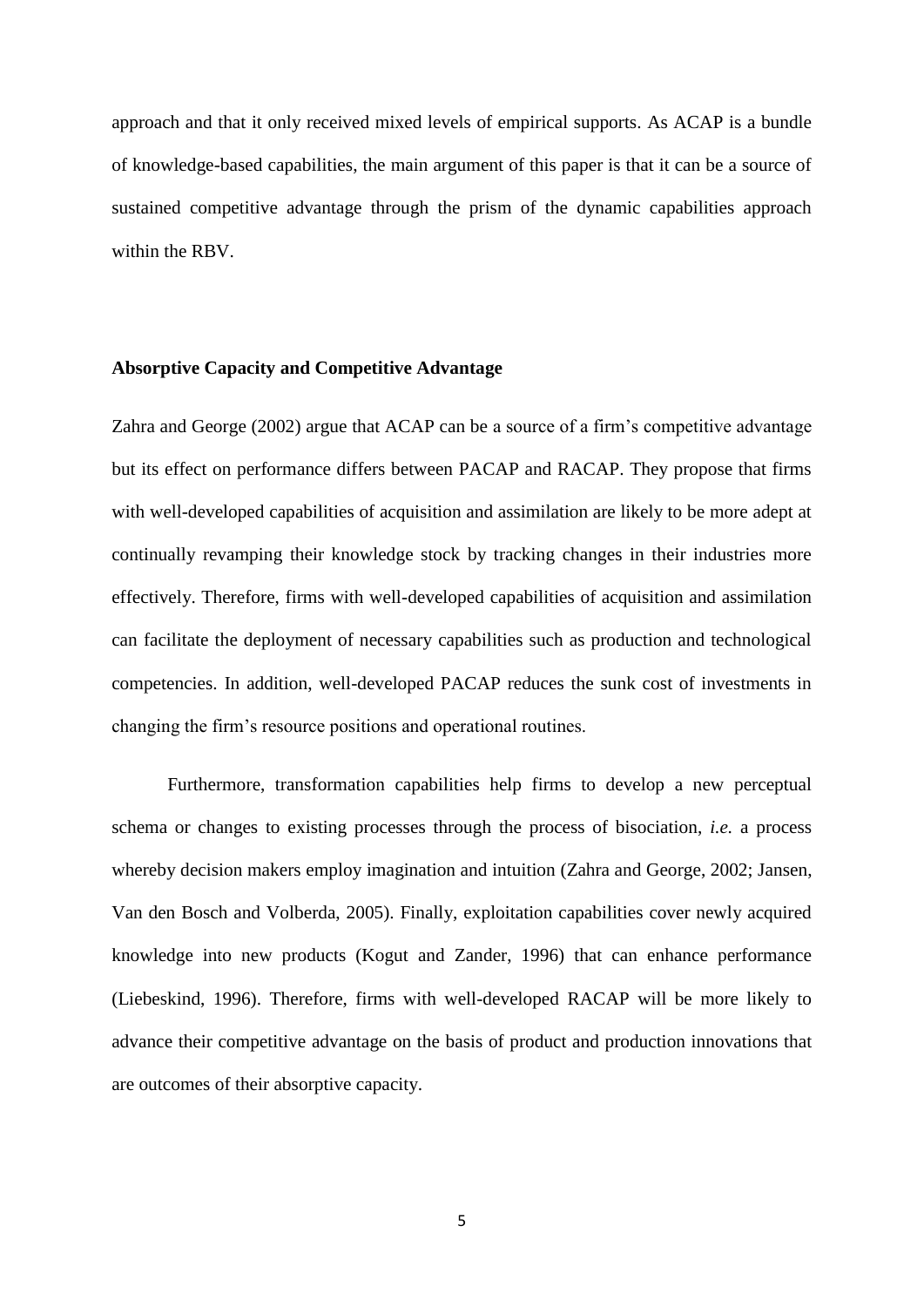The imperative to distinguishing clearly between these two elements of ACAP and the outcomes of ACAP underlines the coexistence of two streams of research in the RBV literature (Schulze, 1994). This is in line with Cohen and Levinthal (1989, 1990), who mention both knowledge outputs such as general, scientific, technical, and organizational outputs, and commercial outputs such as products, services and patents (Lane *et al.,* 2006). PACAP is related to flexibility in reconfiguring resources and represents the 'process' or capability stream in RBV research. RACAP is related to product development or innovations and represents the 'structural/content' stream in RBV research.

Based on our reading of the literature, we propose the following two hypotheses:

*Hypothesis 1:* Firms with well-developed capabilities of knowledge acquisition and assimilation (*i.e.* potential absorptive capacity) are more likely to sustain competitive advantage because of greater flexibility in reconfiguring their resources.

*Hypothesis 2:* Firms with well-developed capabilities of knowledge transformation and exploitation (*i.e.* realized absorptive capacity) are more likely to sustain competitive advantage through innovation and product development.

#### **METHODOLOGY**

## *Setting and Data Collection*

To test these two hypotheses, this study uses a sample of public companies listed on the Jakarta Stock Exchange (JSX) in Indonesia. In recent years, JSX has been recognized as one of the dynamic stock markets in the region, compared to those in Singapore, Thailand, Philippines and Malaysia. At the end of 2005, the JSX index reached a peak of 1,800, then the highest in JSX history, and its continued to rise until late-May 2013 (Nehru 2013: 155).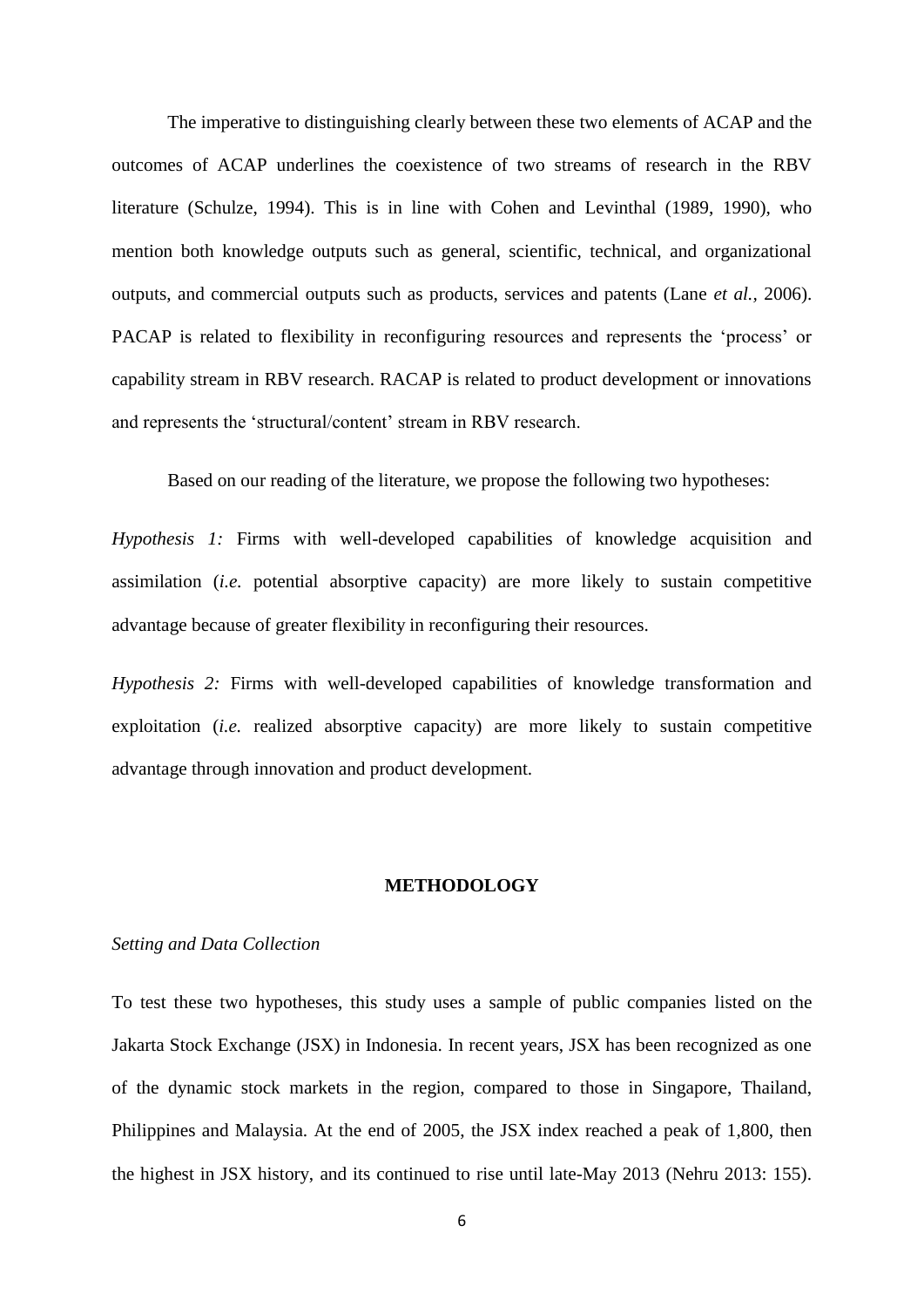Following the financial crisis that hit Indonesia in 1997-98, the financial market in Indonesia clearly stabilized as economic conditions improved.

A sample of firms was obtained from the *JSX Fact Book 2006*, which contained information on the contact addresses of Indonesian publicly-listed companies. The total number of publicly listed companies in 2006 was 336. The selection of a sample was based on the criteria that the sampled firms had an address in the Greater Jakarta Area (Jakarta, Bogor, Tangerang, Depok and Bekasi) in order to be able to conduct interviews at the firms in a manageable way. This criterion brought the number of sample firms down to 296 firms, spread over a variety of industries such as manufacturing, transportation services, communication, banking and financial services.

The data for the study were collected during August 2006 until January 2007 on the basis of the following steps. First, the lead author sought research collaboration with The Center for Japanese Studies at the University of Indonesia, which is a leading research institute that focuses on several aspects of Japan's business presence in Indonesia, as well as Japan-Indonesia relations. Then, a research team was assembled, led by a research project manager who was assigned by the executive director of the center. The research project manager worked directly with the lead author. This team comprised four field supervisors and ten well-trained field interviewers. The main task of this team was to collect data using a set of questions provided by the lead author by conducting interviews with respondents.

Second, the lead author held a day-long research meeting with all members of the research team to explain the research framework and questionnaire, and also to give specific training related to this research project in July 2006. Other research meetings were coordinated by the project manager. The lead author was directly involved in the data collection process during September and December 2006.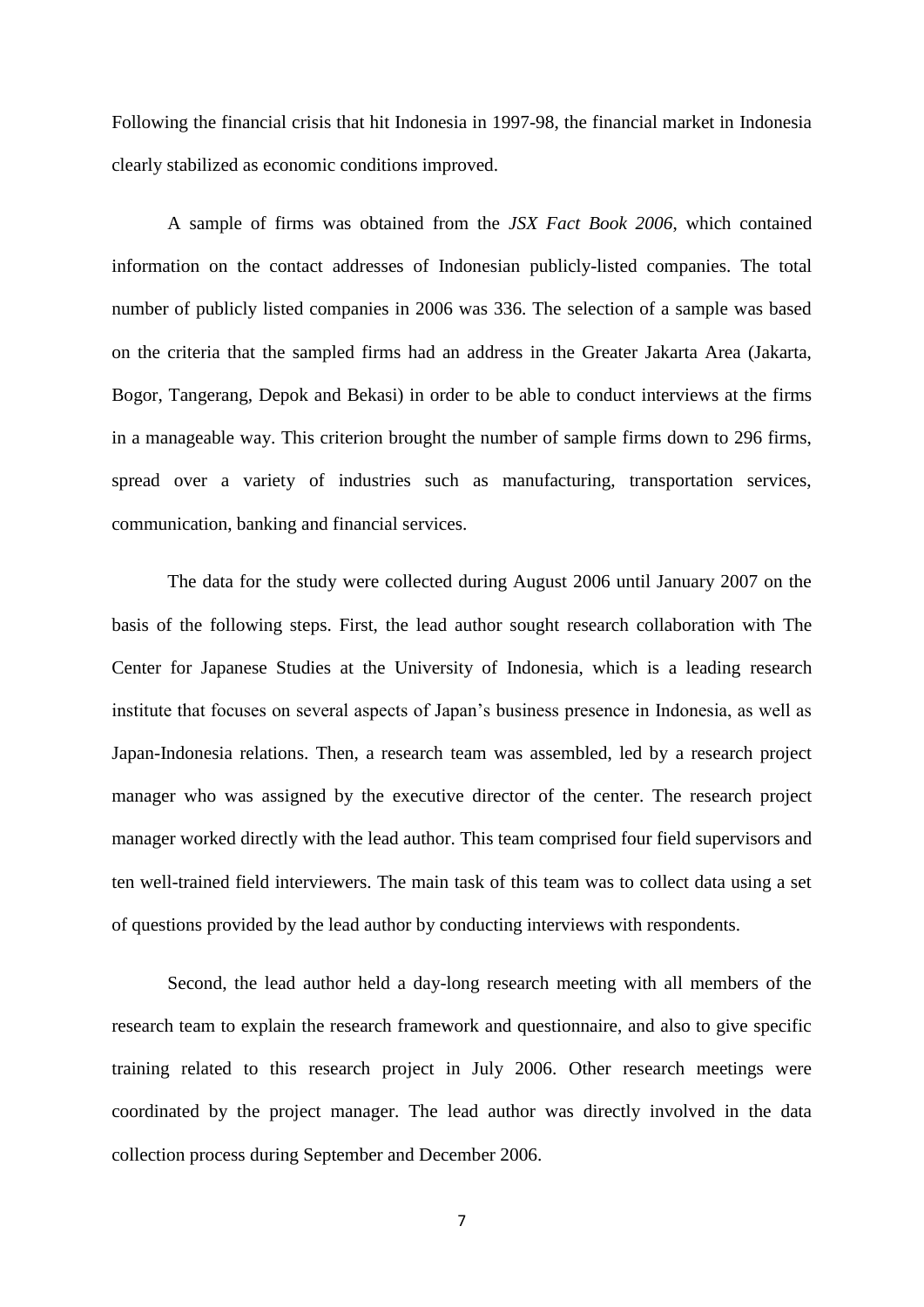Third, all firms in the sample were contacted by phone, fax and email to explain the research theme, objective, framework, and the benefits of the research project and asked for their participation. Firms were promised a summary of the outcomes of the research project, and also that interviews would be conducted on the basis of anonymity of the managers interviewed in order to ensure confidentiality and to increase their willingness to participate. When they agreed to cooperate in this research, a date for the interview was set and the interviewer would come to see the respondent on the agreed date.

Fourth, the respondents were managers or senior managers responsible for product development/research and development/human resource development, or the person who was most familiar with the process of knowledge management in the firm.

Fifth, all returned questionnaires were checked by the field supervisors and in a few cases where there were unanswered questions, the field supervisor contacted the respondents directly. The field supervisor also had responsibility for verifying whether the interview had been conducted properly by confirming this directly with the respondent. This mechanism was intended to ensure high quality and reliability of the answers. As a caveat, it is generally difficult to achieve a high response rate in the context of emerging economies, as well as ensure that the answers are reliable when the research merely depends on a mail-out survey. For that reason, this research project sought to deal with this problem by using the approach described above.

The final usable sample comprised 52 firms, which corresponds to an almost 18% response rate. Twenty firms in the sample were among the 50 leading firms in terms of market capitalization in year 2005, altogether accounting for 38% of total market capitalization. The mean company tenure of respondents was 8.3 years. A first glance at the data reveals that 47 firms were innovative and 37 firms were doing both product and process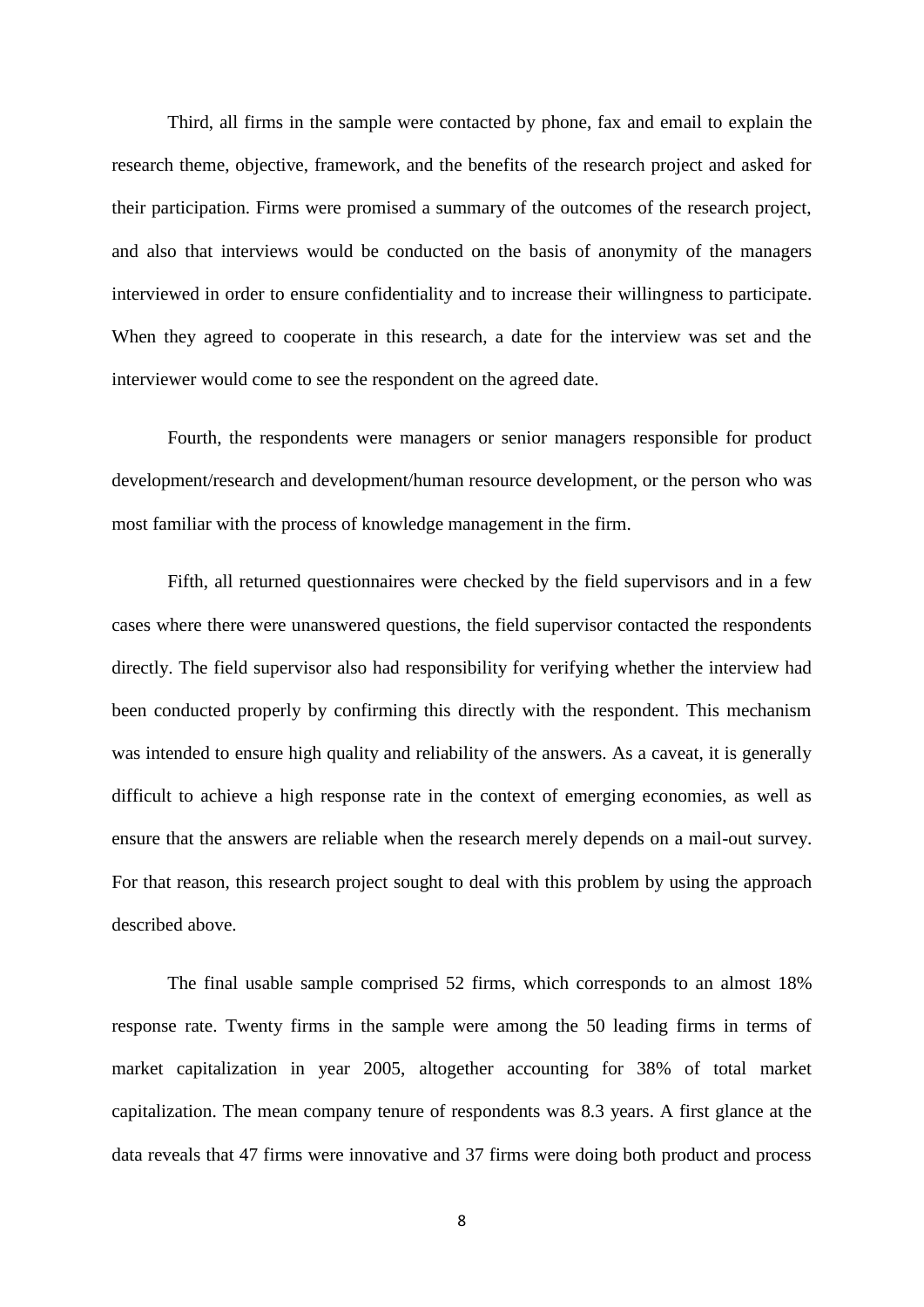innovations, while only 5 firms were doing either product innovation or process innovation only.

## **Measurement and Validation of Constructs**

This research utilized existing scales from prior studies. Specifically, this research adopted the scales for potential and realized absorptive capacity developed by Jansen *et al.* (2005). It did so with a view to replicating existing empirical studies but also extending their analysis and findings with additional constructs and placing the study in a different research context. The first draft of the questionnaire was written in English and then translated into the Indonesian language by the lead author. Pilot testing was conducted in Jakarta in July 2006 through in-depth interviews with five managers. They gave comments on substance, the phrasing of items and the layout of the questionnaire with the aim of making the questions more easily understood. The lead author also conducted discussions with industry expert and peers to enhance the quality of the final version of the questionnaire.

The possibility of non-response bias was checked by comparing the characteristics of respondents and non-respondents. The calculated t-values for assets  $(t=1.19, p<.263)$ , liability (t=1.13, p<.286), leverage ratio (t=.88, p<.404), and ROI (t= $-13$ , p<.900) are all statistically insignificant, suggesting that there are no essential differences between sample and nonsample firms. All dependent explanatory and control variables used in the statistical analysis are described in detail in the Appendix.

## **Dependent variable**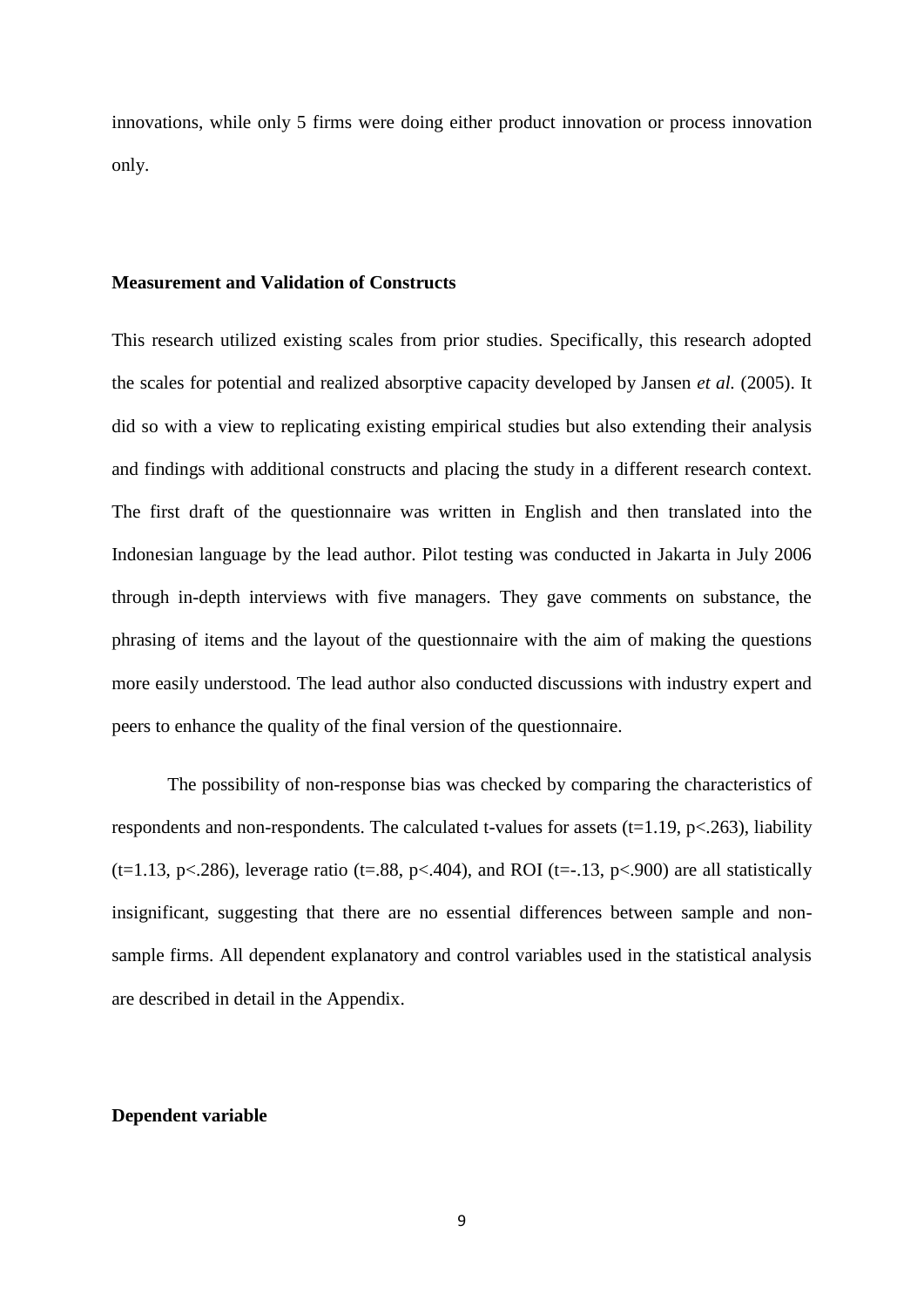*Sustainable competitive advantage*. This research blends objective and perceived performance measurements in relation to sustainable competitive advantage. First, *ROI* (return on investment) is defined as the geometric mean of ROI for 2003-2005, which is taken as an indication of the impact of innovation activities of the firm during the previous three years. The second set of measurements is *Financial Performance* and *Product Performance*. These measurements are based on the question 'What was the performance of your company during the last three years compared to that of your competitors?' for each measure of performance. Financial performance comprises five items: sales, profitability, return on investment, sales growth, and market share. Product performance consists of five items, *i.e.* the overall performance of the product, features of the product, durability, its function, and the reliability of the product. Principal component analysis (PCA) is conducted in order to capture more interpretable of the items from both measurement of performance. The reliability of financial performance is high (Cronbach's alpha  $= .90$ ) while product performance is also reliable ( $\alpha = .84$ ).

## **Explanatory variables**

*Potential absorptive capacity*. The first set of explanatory variables comprises the dimensions of absorptive capacity, which are acquisition and assimilation (both elements of PACAP). Each dimension is a construct based on Jansen *et al.* (2005) and measured by a six-point Likert type scale. Acquisition comprises six items that capture the intensity and direction of effort in identifying and acquiring external knowledge. This scale is quite reliable ( $\alpha = .67$ ). Assimilation consists of three items underlying the process of analyzing and understanding new external knowledge. This scale is reliable ( $\alpha$  = 79). The second set of explanatory variables comprises *Flexibility Deployment.*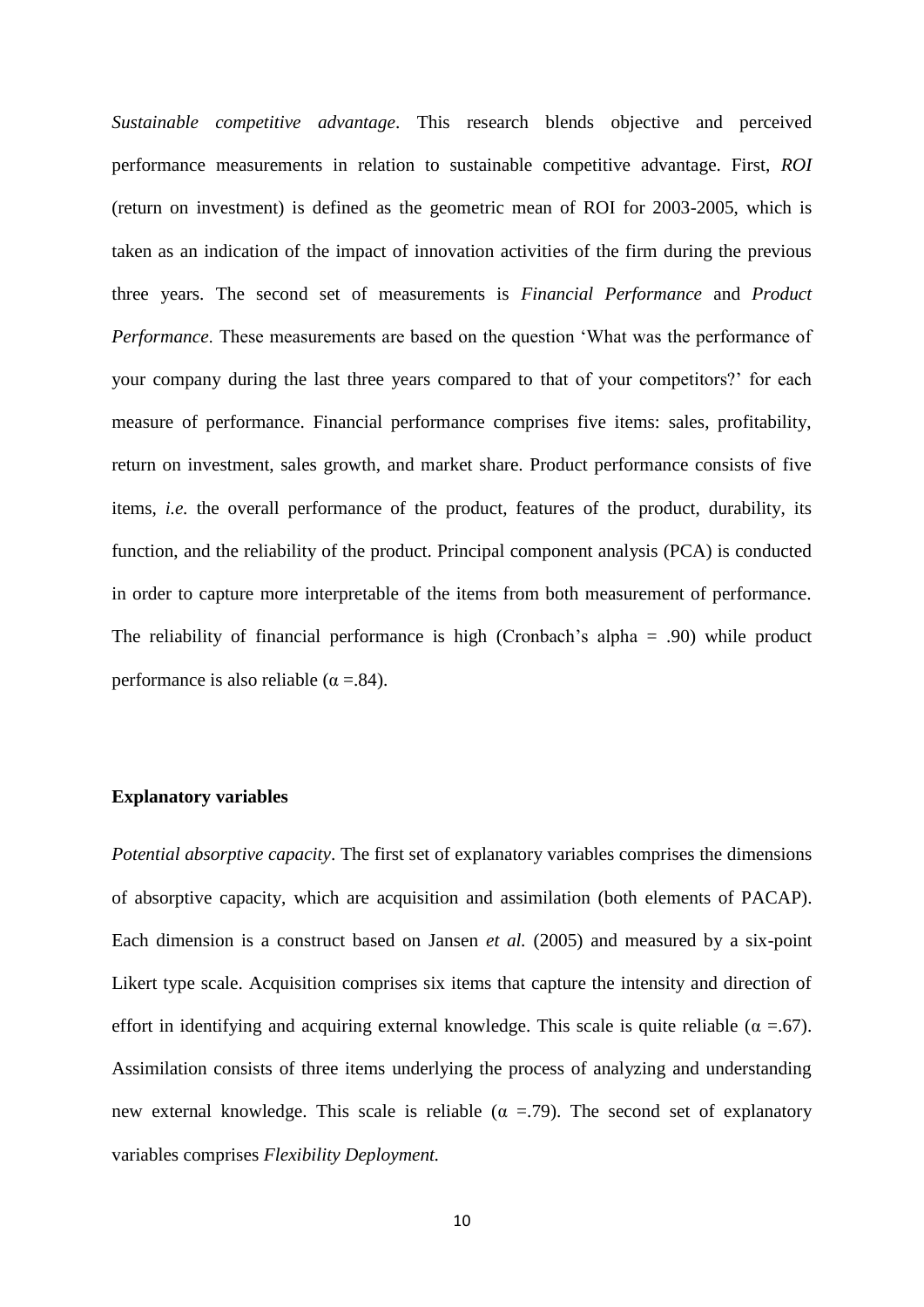To test hypotheses 1 and 2 (well-developed PACAP), interaction terms were created between *acquisition x flexibility deployment; assimilation x flexibility deployment;*. The indicator of *Flexibility Deployment* was created by asking the respondent the question 'to what extent is your company more flexible than your competitors in reconfiguring its resources?'  $(1 = \text{much worse}; 6 = \text{very much better}).$ 

## **Control Variables**

Based on prior studies, this research employs several control variables. *Firm age* is created by counting number of year since the foundation up to year 2006 on the assumption that age may influence a firm's knowledge acquisition and exploitation (Autio, Sapienza and Almeida, 2000; Jansen *et al.,* 2005). The *R&D unit dummy* variable takes the value 1 for firms that possess R&D facilities, and 0 otherwise, on the assumption that the existence of an R&D unit indicates the firm's prior knowledge and represents the stock of a firm's knowledge. The *Past performance* variable is included because it is likely that a firm has invested in building absorptive capacity if it has a good history of high performance (Jansen *et al.*, 2005). It is measured as the geometric means of Returns on Investment (ROI) during 1999-2002. This is an indicator from the accounting information from annual reports of firms, A large firm is likely to have greater resources, and therefore opportunities to acquire and assimilate external knowledge (Jansen *et al.*, 2005). A large firm may also perform better than smaller firms (Chang, 2006). As a proxy for size, the variable *Assets* is calculated as the value of a firm's total assets in the year 2005. A firm with a higher leverage ratio may have better access to finance for investment in resources that enhance its performance (Chang, 2006). The variable *Leverage ratio* is calculated as the ratio of total firm debt and total firm assets in 2005. This research also controls the industry effects based on the well-known Pavitt taxonomy (Pavitt,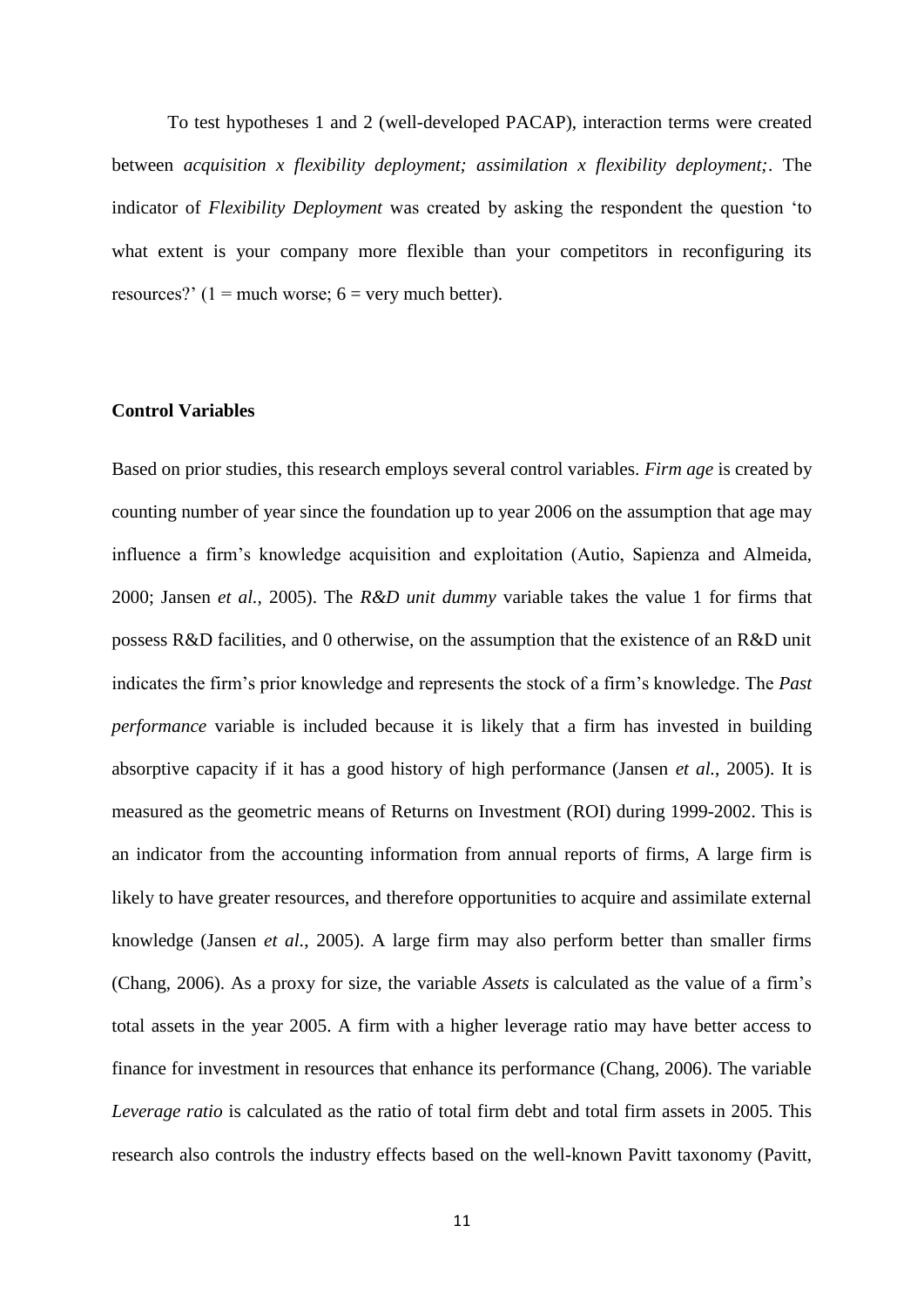1984), which is extended by incorporating the service industry (Kristensen, 1999). A *Supplier dominated industry dummy* variable is created, which takes the value 1 if a firm operates in the paper, apparel and lumber industries, and is 0 otherwise. A *Specialized supplier industry dummy* variable takes the value of 1 if a firm operates in the agricultural industry, and is 0 otherwise. A *Scale intensive industry dummy* variable is included, which takes the value of 1 if a firm operates in the food, tobacco, consumer goods, automobile, mining, metal, cement, cable, and plastic packaging industries, and is 0 otherwise. The *Science based industry dummy* variable takes the value of 1 if a firm operates in the pharmaceutical, electronic equipment, chemical, and telecommunication industries, and is 0 otherwise. The *Information intensive industry dummy* variable takes the value of 1 if a firm belongs to the banking, credit, securities, insurance, and retail industries, and is 0 otherwise. The *Service specialized supplier industry dummy* variable takes the value 1 if a firm is part of the transportation service, property, and construction industries, and is 0 otherwise. The *Supplier dominated industry dummy* variable is used for reference.

### **RESULTS**

The first part of these results discusses the effects of PACAP and RACAP on firm performance. Table 1 reveals the descriptive statistics and the correlations matrix. Financial performance as one of performance indicators is positively correlated with ROI (p<.05). This shows that this perceived performance indicator can be alternated with an objective performance indicator such as ROI.

[Table 1 about here]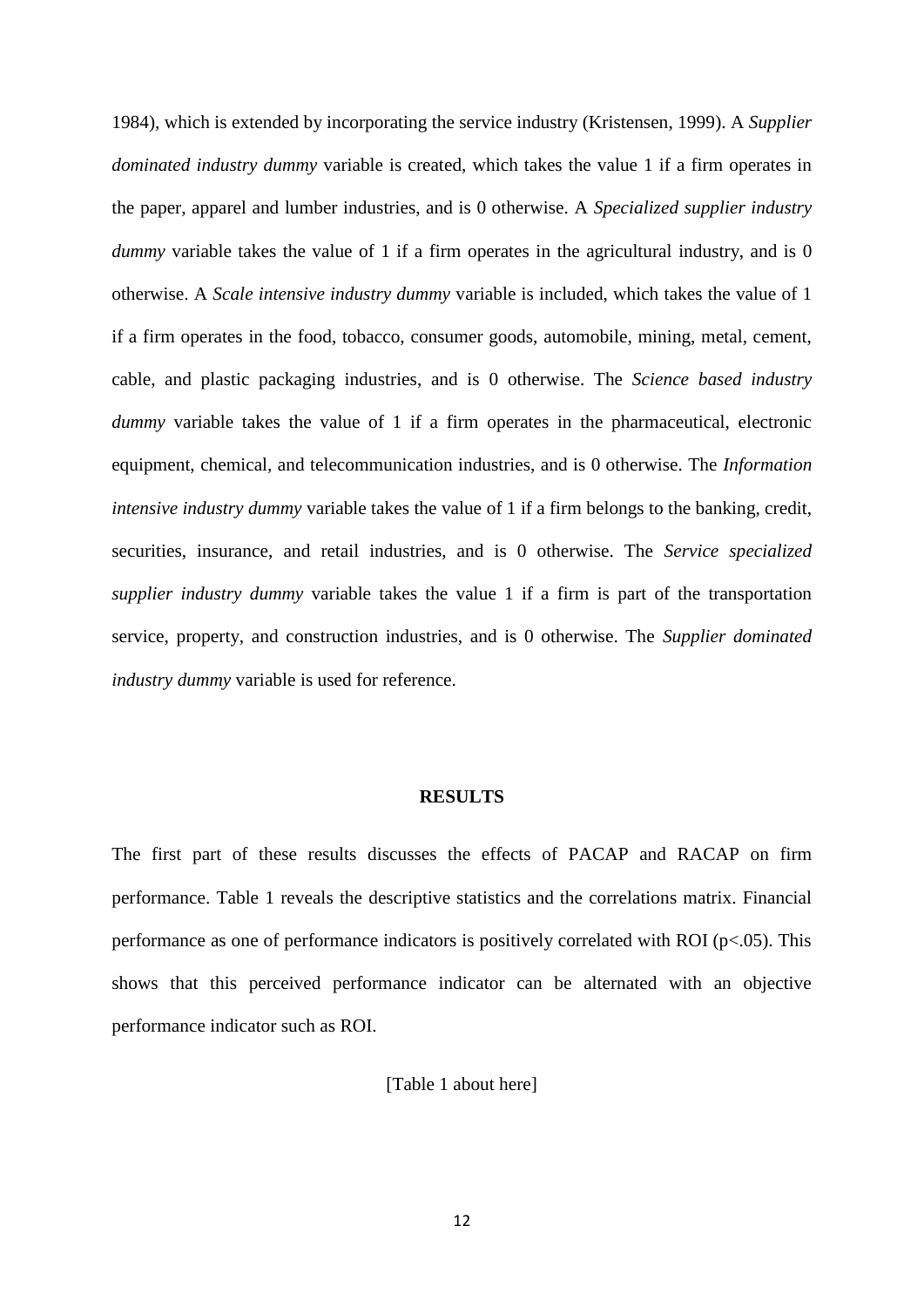Table 2 shows the OLS analysis of the effects of PACAP on competitive advantage with three dependent variables: ROI, Financial performance, and Product performance. Models (1) and (2) show the positive and statistically significant impact of the *acquisition x flexible deployment* and *assimilation x flexible deployment* variables on ROI at p<.10 and p<.05, respectively. The impacts of the *acquisition x flexible deployment* and *assimilation x flexible deployment* variables on Financial performance and Product performance are positive and high statistically significant at  $p<0.001$  as shown in models (3), (4), (5) and (6). These findings suggest that firms with well-developed PACAP may have higher performance by possessing the flexibility to reconfigure and deploy their resources. Therefore, Hypothesis 1 is supported.

#### [Table 2 about here]

In fact, the positive correlation between financial performance and ROI and its statistically significant value suggests that perceived performance is comparable with more objective measurements, despite the fact that the entire PACAP interactions variable does not show any statistically significant value in the models that have ROI as the dependent variable. These findings of the impact of PACAP on competitive advantage underline the notion that the outcomes of ACAP can be in the forms of both organizational and commercial outputs (Cohen and Levinthal, 1989; 1990; Lane *et al.*, 2006). The positive results of these interactions underline the relevance of using the dynamic capability approach, as this research did, to gauge the factors that influence a firm's ability to build other organization capabilities (Zahra and George, 2002), as well as the importance of complementarity issues (Teece, 1986).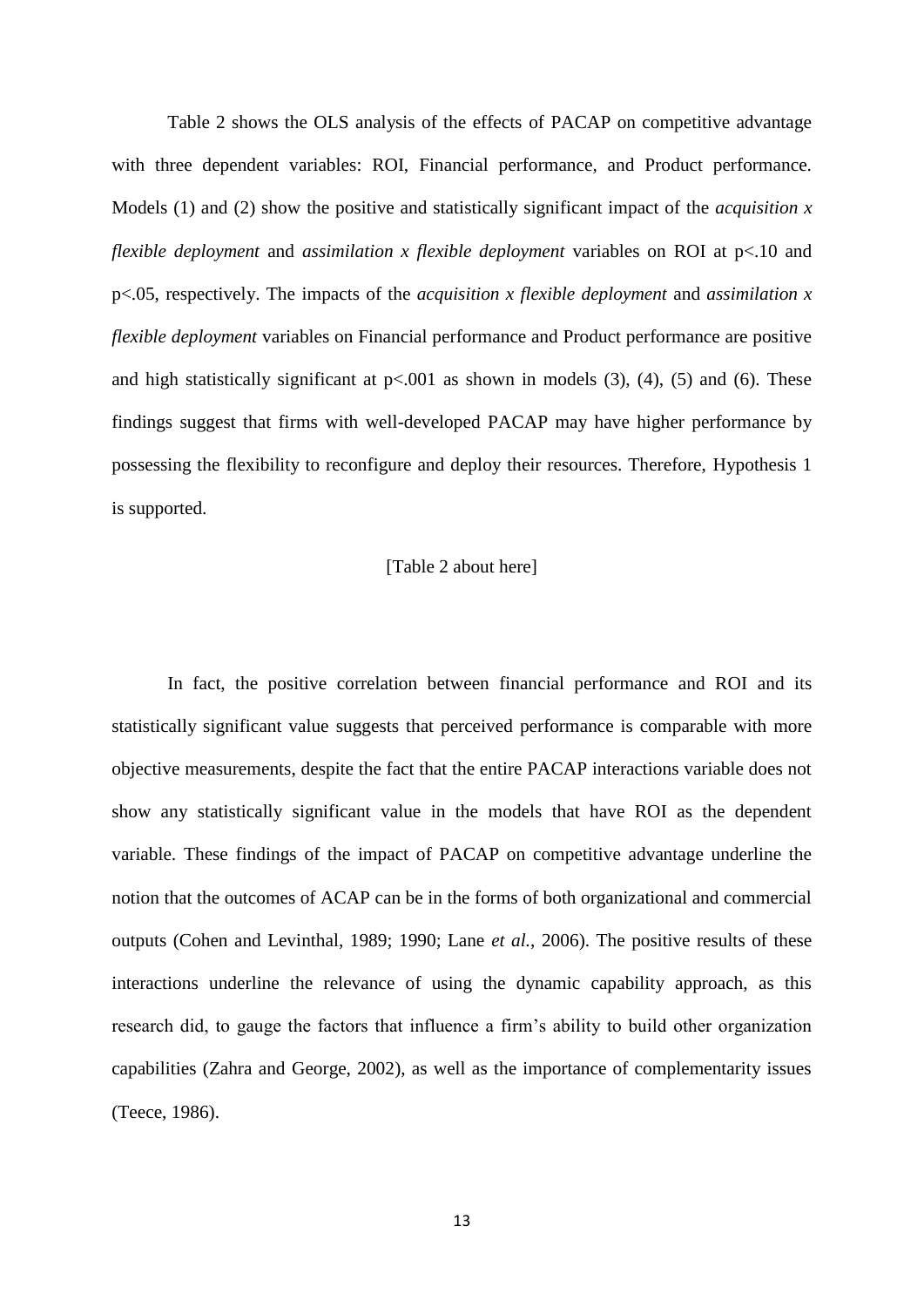## **CONCLUSION AND DISCUSSION**

This research has offered an empirical assessment of the impact of PACAP and RACAP on sustained competitive advantage within the context of an emerging economy, using a dynamic capabilities prism. The contribution of this research can be summarized as follows.

First, the study provides empirical and important evidence in the area of absorptive capacity research through the specific operationalization of ACAP and focusing it on routines and processes (*e.g.* Zahra and George, 2002; Jansen *et al.*, 2005). The results of this research revealed evidence of the positive impact of well-developed PACAP on firm performance through its outcomes. In particular, firms with well-developed PACAP may sustain competitive advantage through flexibility in reconfiguring resources and its deployment (*e.g.* Zahra and George, 2002). Therefore, this research contributes to opening the black box of ACAP capabilities development in which elements of PACAP (acquisition and assimilation) can also be a source of competitive advantage despite innovations as product of transformation and exploitation capabilities (elements of RACAP) that already have been recognized as a source of competitive advantage in the relevant literature (Lane *et al.*, 2006).

In sum, these results support the relevance to firms of the underlying process of ACAP development from the RBV perspective, specifically the dynamic capabilities approach or 'process' stream of research (*e.g.* Dyer and Singh, 1998). In addition, this research brings institutional factors into the analysis, and it therefore also contributes to the possible integration of RBV and institutional development theory in business studies. Furthermore, this research addresses the tendency of reification of ACAP already identified by Lane *et al.* (2006).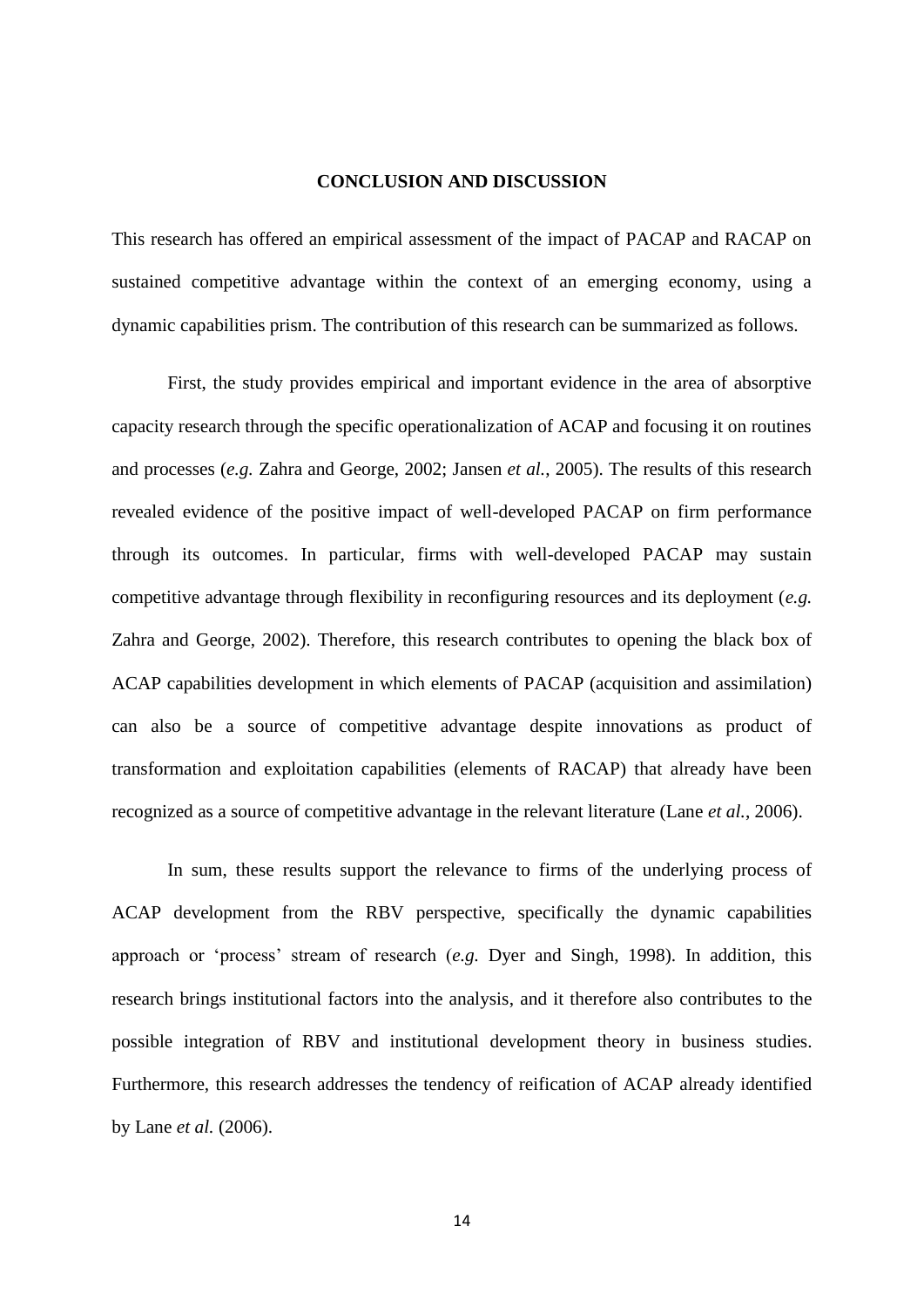The second contribution of this research concerns the methodology of collecting data in the context of emerging economies. In such economies, well-developed and extensive archival data are not necessarily readily available, or are only available to a degree. This research blends available archival data provided by the JSX authority with the results of a questionnaire-based survey that was administered through direct face-to-face interviews with respondents in order to maximize the number and quality of responses. This method indeed ensured a high reliability of answers, particularly *vis-à-vis* a mail-out survey questionnaire.

Despite the contributions this research has made, it has some limitations that merit discussion. First, the collected data is derived from a single informant for each company. Therefore the possibility of a common method bias cannot be totally ruled out. Second, the rigid and unique method used in this research is resource-intensive in terms of time to administer the survey for what was still a relatively modest sample of firms. One of the caveats is that it is quite difficult to encourage sampled firms to participate. Some firms were quick to agree to participate, because they had the impression that this project would be of direct interest to them. Some of them only agreed to cooperate after many follow-up reminders. Most of contacted firms left us with uncertain answers about whether they were willing to participate, by not informing us whether they were available for further contact, asking for more time to make a final decision, or referring us to another person who was not able to give a decision when we followed up with them. Therefore, we decided to exclude the last type of firms because of limitations of time. Future studies, if they use Indonesian publiclisted firms as a sample, may consider increasing the sample of participating firms across industries as it is likely to enrich the heterogeneity of observations with respect to competitive advantage.

Future research could also examine under what conditions firms are able to improve their PACAP and RACAP for the purpose of achieving superior performance by combining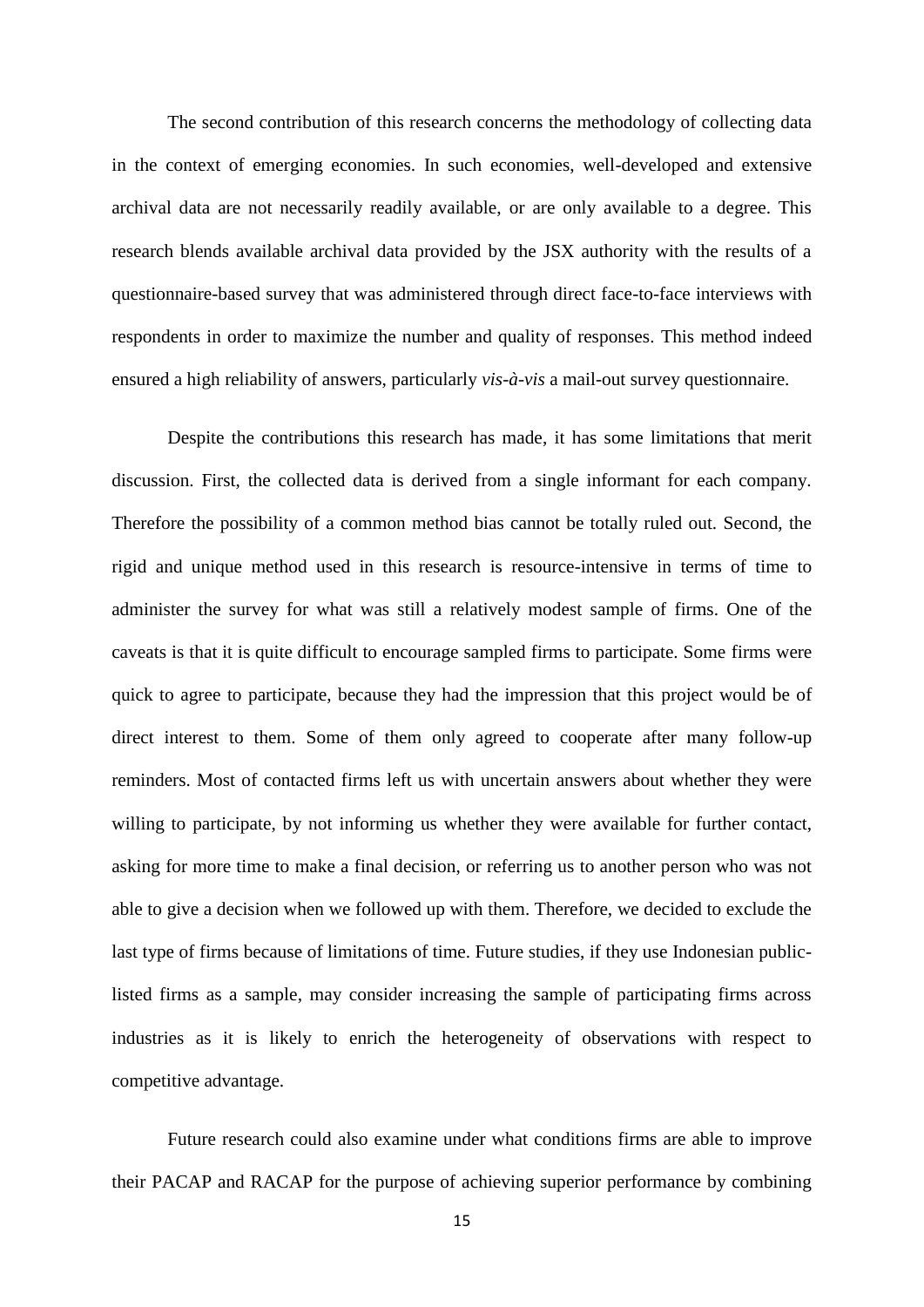antecedents of ACAP. Jansen *et al.* (2005) also suggests that a combination of moderation effects of organizational antecedents is worth to be examined. Lastly, for practical reasons, this research does not examine the role of social integration mechanisms and the efficiency factor in ACAP as suggested by Zahra and George (2002), even though these can be important issues to enrich our understanding of underlying process of ACAP.

#### **REFERENCES**

- Autio, E., Sapienza, H.J. and Almeida, J.G. 2000. Effects of age at entry, knowledge intensity, and imitability on international growth. *Academy of Management Journal*, 43: 909-924.
- Barney, J.B. 1991. Firm resources and sustained competitive advantage. *Journal of Management*, 17: 99-120.
- Barney, J.B. and Hesterly, W.S. 2006. VRIO framework, in *Strategic Management and Competitive Advantage: Concepts and Cases* (New York: Pearson Prentice Hall) 68- 86.
- Chang, Sea-Jin. 2006. *Financial crisis and transformation of Korean business groups: The rise and fall of chaebols.* Cambridge, UK: Cambridge University Press.
- Cohen, W. and Levinthal, D. 1989. Innovation and Learning: The two faces on R&D. *Economic Journal*, 99: 569-596.
- Cohen, W. and Levinthal, D. 1990. Absorptive capacity: A new perspective on learning and innovation. *Administrative Science Quarterly*, 35: 128-152.
- Dieleman, M and Sachs, W.H. 2006. Oscillating between a relationship-based and a marketbased model: The Salim Group. *Asia Pacific Journal of Management*, 23: 521-536
- Dierickx, I. and Cool, K. 1989. Asset stock accumulation and sustainability of competitive advantage. *Management Science*, 35: 1504-1513.
- Dyer, J.H. and Singh, H. 1998. The relational view: Cooperative strategy and sources of interorganizational competitive advantage. *Academy of Management Review*, 23: 660- 679.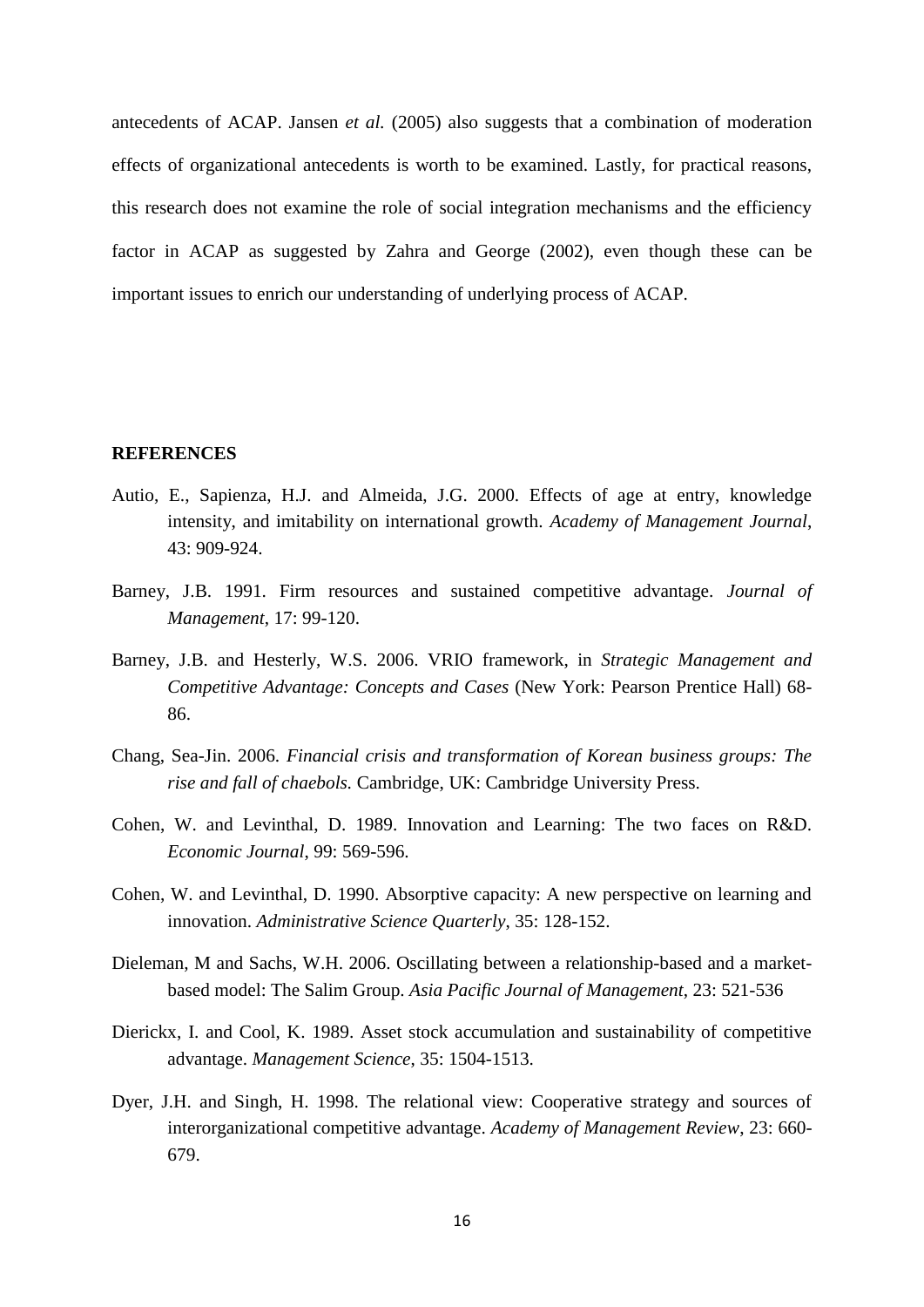- Eisenhardt, K.M. and Martin, J.A. 2000. Dynamic capabilities: What are they? *Strategic Management Journal*, 21: 1105-1121.
- Henderson, R. and Cockburn, I. 1994. Measuring competence? Exploring firm effects in pharmaceutical research. *Strategic Management Journal*, Winter Special Issue 15: 63- 84.
- Jansen, J.J.P., Van den Bosch, F.A.J. and Volberda, H.W. 2005. Managing potential and realized absorptive capacity: How do organizational antecedents matter? *Academy of Management Journal*, 48: 999-1015.
- Kogut, B. and Zander, U. 1996. What do firms do? Coordination, identity, and learning. *Organization Science*, 7: 502-518.
- Kristensen, F.S. 1999. Towards a taxonomy and theory of the interdependence between learning regime and sectoral patterns of innovation and competition: An empirical analysis on an elaborated Pavitt taxonomy applying Danish. Paper presented at The DRUID 1999 winter conference, Seeland, Denmark, 7-9 January 1999.
- Lane, P.J., Koka, B.R. and Pathak, S. 2006. The reification of absorptive capacity: A critical review and rejuvenation of the construct. *Academy of Management Review*, 31: 833- 863.
- Lane, P.J. and Lubatkin, M. 1998. Relative absorptive capacity and interorganizational learning. *Strategic Management Journal*, 19: 461-477.
- Liebeskind, J.P. 1996. Knowledge, strategy, and the theory of the firm. *Strategic Management Journal*, 17: 93-107.
- Mahoney, J.T. and Pandain, Jr. 1992. The resource-based view within the conversation of strategic management. *Strategic Management Journal*, 13: 363-380.
- Mursitama, T.N. 2005. An empirical study on technological capability of Indonesian firms: Lessons from Japan and NIEs. *NIPPON, Center for Japanese Studies University of Indonesia, Publication Series*, 5: 23-51.
- Mursitama, T. N. 2006a. Creating relational rents: The effects of business groups on affiliated firms' performance in Indonesia. *Asia Pacific Journal of Management*, 23: 537-557.
- Mursitama, T.N. 2006b. The role of potential and realized absorptive capacity on performance of Japanese joint ventures in Indonesia. Proceedings, Academy of International Business Southeast Asia Regional Conference, 7-9 December, Bangkok, Thailand.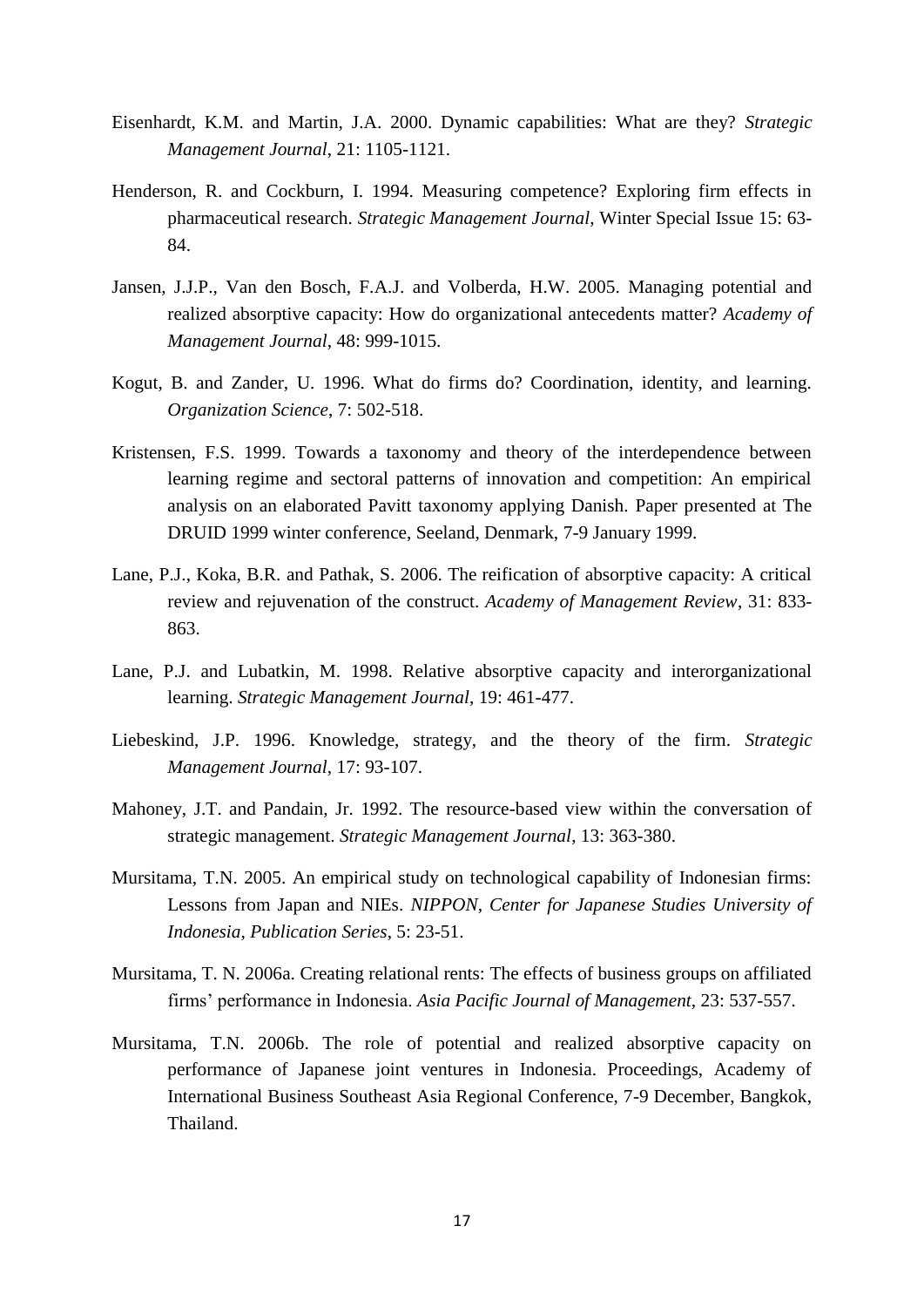- Nehru, V. (2013) Survey of recent developments. *Bulletin of Indonesian Economic Studies*, 49(2) 139-166.
- Newbert, S.L. 2007. Empirical research on the resource-based view of the firm: an assessment and suggestions for future research. *Strategic Management Journal*, 28: 121-146.
- Pavitt, K. 1984. Sectoral patterns of technical change: Towards a taxonomy and a theory. *Research Policy*, 13: 343-373.
- Penrose, E.T. 1959. *The growth of the firm.* Wiley: New York.
- Peteraf, M.A. 1993. The cornerstones of competitive advantage: a resource-based view. *Strategic Management Journal*, 14: 179-191.
- Schulze, W.S. 1994. The two schools of thought in resource-based theory. *Advances in Strategic Management*, 10: 127-151.
- Szulanski, G. 1996. Exploring internal stickiness: Impediments to the transfer of best practice within the firm. *Strategic Management Journal*, 17: 27-43.
- Teece, D.J. 1986. Profiting from technological innovation: Implication for integration, collaboration, licensing and public policy. *Research Policy*, 15: 285-305.
- Teece, D.J., Pisano, G. and Shuen, A. 1997. Dynamic capabilities and strategic management. *Strategic Management Journal*, 18: 509-533.
- Van den Bosch, F.A.J., Van Wijk, R. and Volberda, H.W. 2006. Absorptive capacity: Antecedents, models and outcomes. Easterby-Smith, M. and Lyles, M.A. eds. *Handbook of Organizational Learning and Knowledge Management.* (Oxford: Blackwell Publishing) 278-301.
- Van den Bosch, F.A.J., Volberda, H.W. and De Boer, M. 1999. Coevolution of firm absorptive capacity and knowledge environment: Organizational forms and combinative capabilities. *Organization Science*, 10: 551-568.
- Wernerfelt, B. 1984. A resource-based view of the firm*. Strategic Management Journal*, 5: 171-180.
- Zahra, S.A. and George, G. 2002. Absorptive capacity: A review, reconceptualization, and extension. *Academy of Management Review*, 27: 185-203.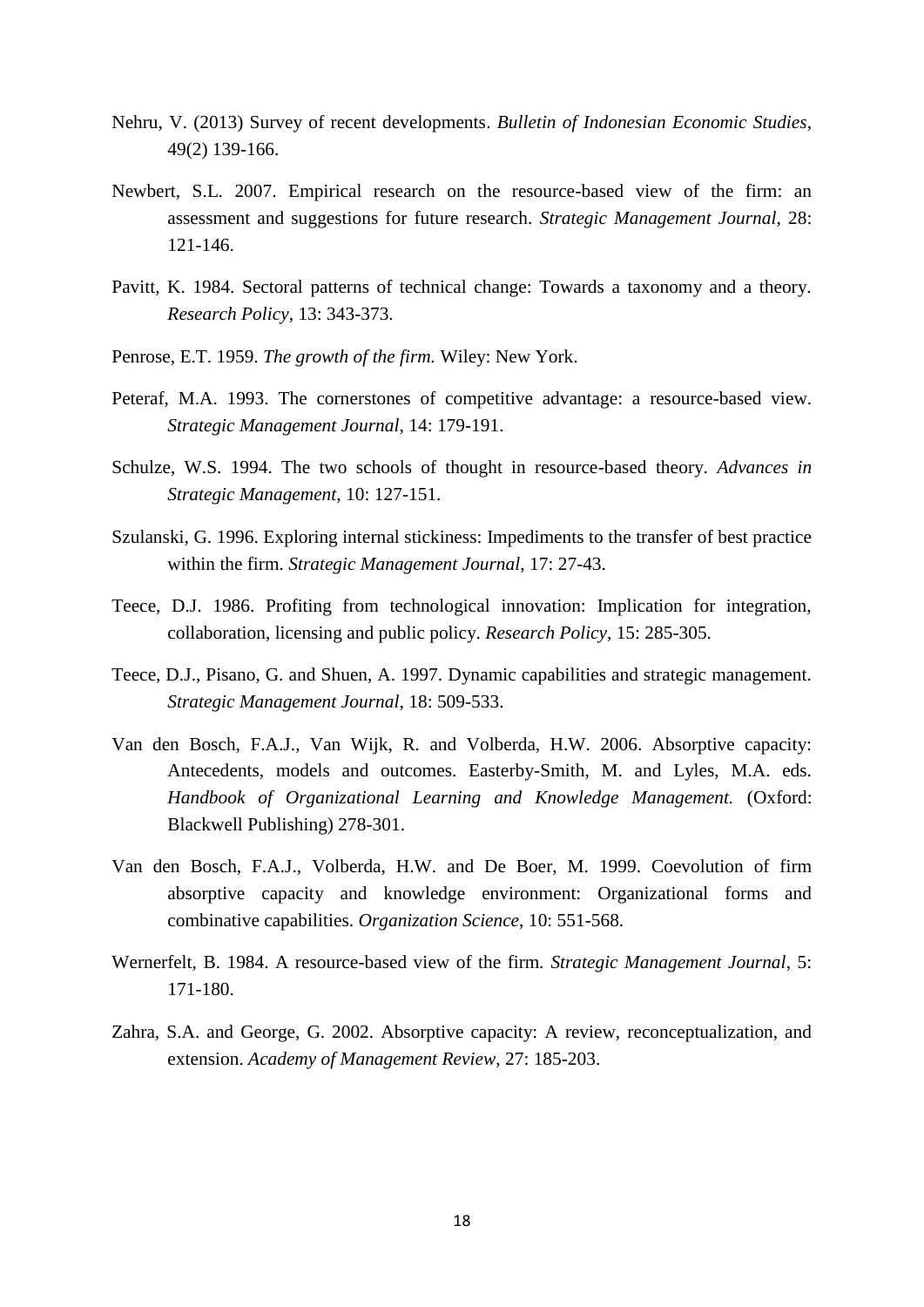| Variable                           | Mean       | s.d        |         |                  |                     |           |  |
|------------------------------------|------------|------------|---------|------------------|---------------------|-----------|--|
| <b>ROI</b>                         |            | 3.12 13.32 |         |                  |                     |           |  |
| 2 Performance: Financial           | 3.47 0.75  |            | $0.33*$ |                  |                     |           |  |
| 3 Performance: Product             | 3.22       | 0.84       |         | $0.06$ $0.52***$ |                     |           |  |
| 4 Acquire x flexible deployment    | 14.23 4.49 |            | 0.15    | $0.62***$ 0.49   |                     |           |  |
| 5 Assimilate x flexible deployment | 14.69 5.25 |            | 0.19    |                  | $0.69***$ $0.52***$ | $0.89***$ |  |

*Table 1: Descriptive statistics and correlations*

†*p*<0.10; \**p*<0.05; \*\**p*<0.01; \*\*\**p*<0.001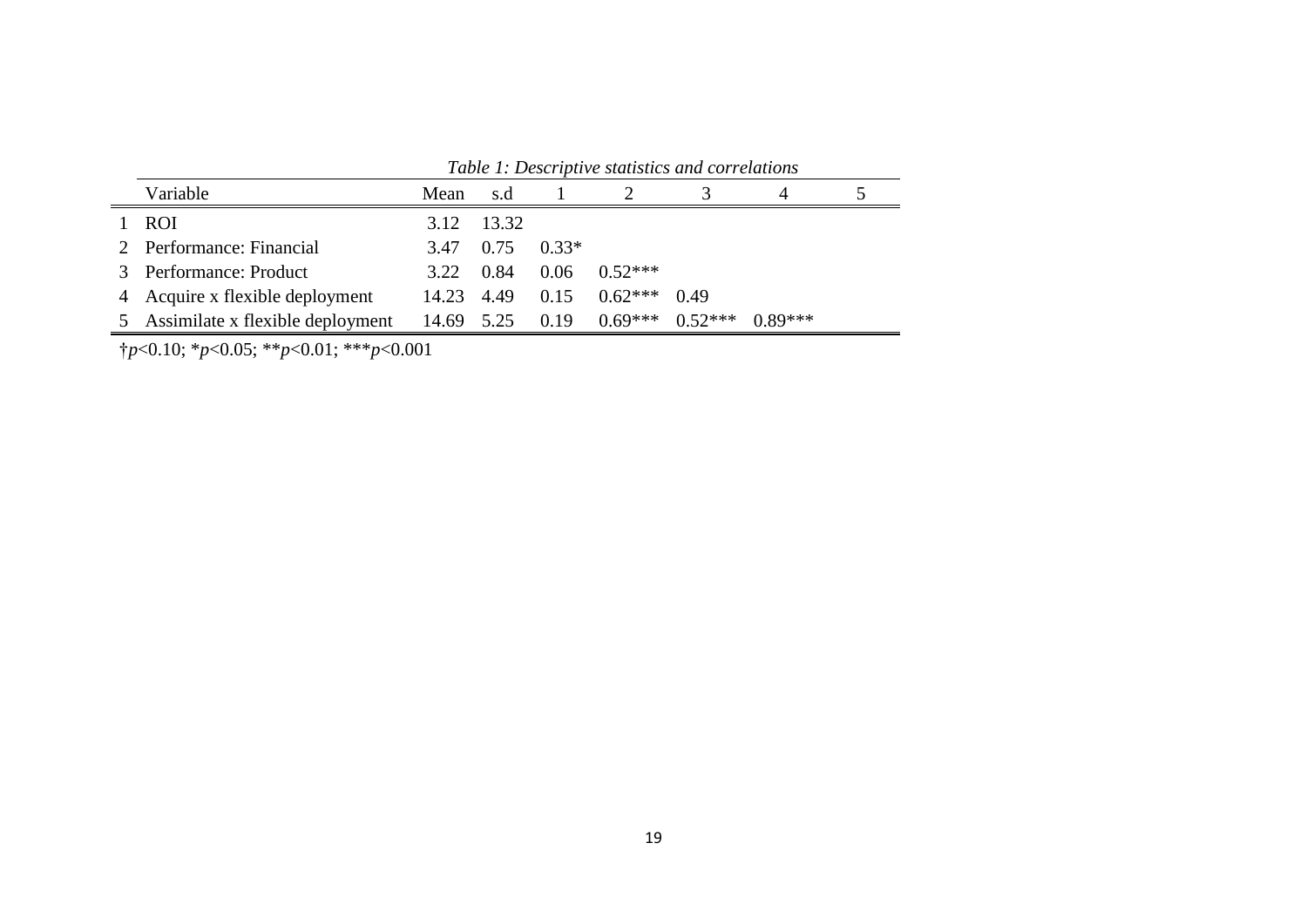| Variable                            |              | <b>ROI</b>       |                  | Performance: Financial | Performance: Product |               |
|-------------------------------------|--------------|------------------|------------------|------------------------|----------------------|---------------|
|                                     | (1)          | $\overline{(2)}$ | $\overline{(3)}$ | $\overline{(4)}$       | (5)                  | (6)           |
| (Constant)                          | $-18.88$     | $-20.34$         | 1.41             | 1.37                   | 1.59                 | 1.67          |
|                                     | $(-1.75)$ †  | $(-1.99)$ *      | $(2.55)$ **      | $(2.83)$ **            | $(2.19)*$            | $(2.41)^*$    |
| Acquisition x flexible deployment   | 0.79         |                  | 0.13             |                        | 0.11                 |               |
|                                     | $(1.88)$ †   |                  | $(5.84)$ ***     |                        | $(3.81)$ ***         |               |
| Assimilation x flexible deployment  |              | 0.79             |                  | 0.12                   |                      | 0.09          |
|                                     |              | $(2.31)^*$       |                  | $(7.15)$ ***           |                      | $(3.98)$ ***  |
| Firm age                            | 0.24         | 0.24             | 0.01             | 0.01                   | 0.01                 | 0.01          |
|                                     | $(2.72)$ **  | $(2.80)$ **      | $(2.60)$ **      | $(2.78)$ **            | (1.55)               | (1.45)        |
| R&D unit                            | 11.57        | 12.73            | $-0.07$          | 0.08                   | $-0.10$              | $0.01\,$      |
|                                     | $(2.06)*$    | $(2.28)$ *       | $(-0.23)$        | (0.32)                 | $(-0.27)$            | (0.02)        |
| Past performance                    | 0.25         | 0.25             | 0.00             | 0.00                   | 0.00                 | 0.00          |
|                                     | $(1.65)$ †   | $(1.68)$ †       | (0.52)           | (0.59)                 | $(-0.10)$            | $(-0.09)$     |
| Leverage ratio                      | $-9.84$      | $-9.72$          | 0.04             | 0.04                   | 0.24                 | 0.24          |
|                                     | $(-2.54)$ ** | $(-2.57)$ **     | (0.18)           | (0.24)                 | (0.92)               | (0.93)        |
| Assets                              | 0.00         | 0.00             | 0.00             | 0.00                   | 0.00                 | 0.00          |
|                                     | $(-1.07)$    | $(-1.19)$        | $(-1.24)$        | $(-1.43)$              | $(-0.60)$            | $(-0.52)$     |
| Specialized supplier industries     | 7.75         | 7.49             | 0.34             | 0.34                   | 0.36                 | 0.39          |
|                                     | (0.59)       | (0.58)           | (0.49)           | (0.55)                 | (0.41)               | (0.45)        |
| Scale intensive industries          | $-7.26$      | $-7.15$          | $-0.18$          | $-0.14$                | $-0.42$              | $-0.38$       |
|                                     | $(-1.08)$    | $(-1.09)$        | $(-0.51)$        | $(-0.45)$              | $(-0.94)$            | $(-0.85)$     |
| Science-based industries            | $-4.98$      | $-5.54$          | $-0.31$          | $-0.37$                | $-0.17$              | $-0.22$       |
|                                     | $(-0.65)$    | $(-0.74)$        | $(-0.78)$        | $(-1.06)$              | $(-0.34)$            | $(-0.43)$     |
| Information intensive industries    | 4.58         | 4.96             | 0.11             | 0.14                   | $-0.23$              | $-0.22$       |
|                                     | (0.66)       | (0.73)           | (0.30)           | (0.43)                 | $(-0.49)$            | $(-0.47)$     |
| Service specialized supp industries | 2.75         | 2.57             | 0.08             | $0.07\,$               | $-0.07$              | $-0.07$       |
|                                     | (0.36)       | (0.35)           | (0.21)           | (0.20)                 | $(-0.14)$            | $(-0.14)$     |
| R <sup>2</sup>                      | 0.42         | 0.44             | 0.52             | 0.61                   | 0.33                 | 0.35          |
| Adjusted R <sup>2</sup>             | 0.25         | 0.28             | 0.38             | 0.5                    | 0.15                 | 0.17          |
| No. Obs                             | 52           | 52               | 52               | 52                     | 52                   | 52            |
| F-test                              | $2.58**$     | $2.83**$         | 3.88***          | 5.61***                | 1.79†                | $1.93\dagger$ |

| Table 2: The Impact of PACAP on Sustainable Competitive Advantage |  |  |
|-------------------------------------------------------------------|--|--|
|                                                                   |  |  |

†*p*<0.10; \**p*<0.05; \*\**p*<0.01; \*\*\**p*<0.001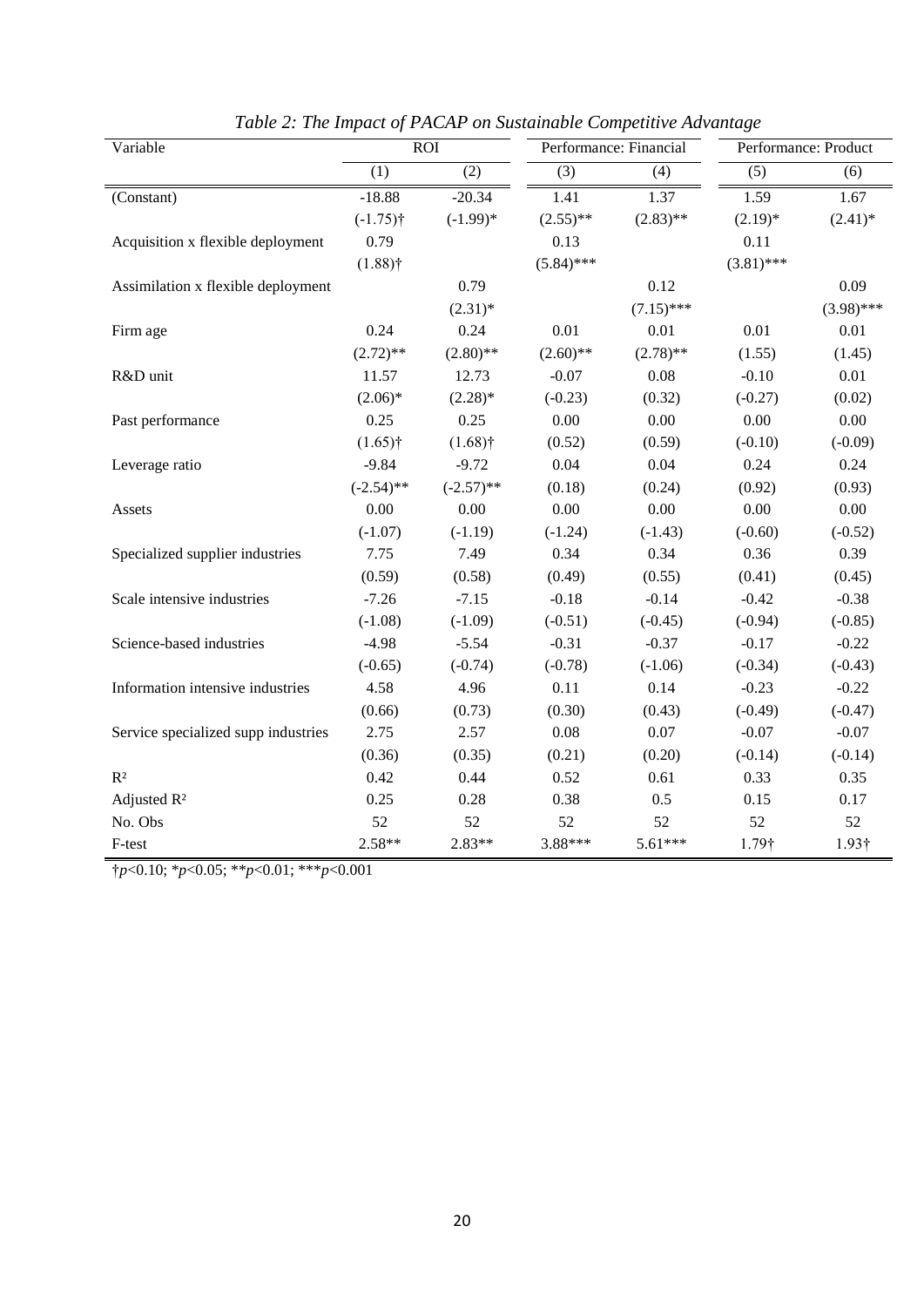## **Appendices**

| N <sub>o</sub> | Element      | Measurement                                                    |
|----------------|--------------|----------------------------------------------------------------|
|                | Acquisition  | Six items capturing the intensity and direction of effort in   |
|                |              | identifying and acquiring external knowledge. Reliability:     |
|                |              | $\alpha = .67$ .                                               |
|                |              |                                                                |
| $\overline{2}$ | Assimilation | Assimilation consists of three items underlying the process of |
|                |              | analyzing and understanding new external knowledge.            |
|                |              | Reliability: $\alpha = .79$ .                                  |
|                |              |                                                                |

A. Dependent Variables: Potential Absorptive Capacity (Jansen *et al.*, 2005)

| B: Dependent Variables: Sustainable Competitive Advantage |  |  |  |  |  |  |  |  |
|-----------------------------------------------------------|--|--|--|--|--|--|--|--|
|-----------------------------------------------------------|--|--|--|--|--|--|--|--|

| N <sub>o</sub> | Element                                   | Measurement                                                                                                                                                                                                                                                                                       |
|----------------|-------------------------------------------|---------------------------------------------------------------------------------------------------------------------------------------------------------------------------------------------------------------------------------------------------------------------------------------------------|
| $\mathbf{1}$   | Return on<br>Investment<br>(Objective)    | Annual average of ROI during 2003 – 2005                                                                                                                                                                                                                                                          |
| 2              | Financial<br>Performance<br>(Perceived)   | 'How was performance of your company in the last three years<br>comparing to your competitor?' (sales, profitability, return on<br>investment, sales growth, and market share). Principle<br>Component Analysis (PCA). Reliability: $\alpha = .90$ .                                              |
| 3              | <b>Product Performance</b><br>(Perceived) | How was performance of your company in the last three years<br>comparing to your competitor?' (overall performance of the<br>product, features of the product, durability, its function, and<br>reliability of the product). Principle Component Analysis (PCA).<br>Reliability: $\alpha = .84$ . |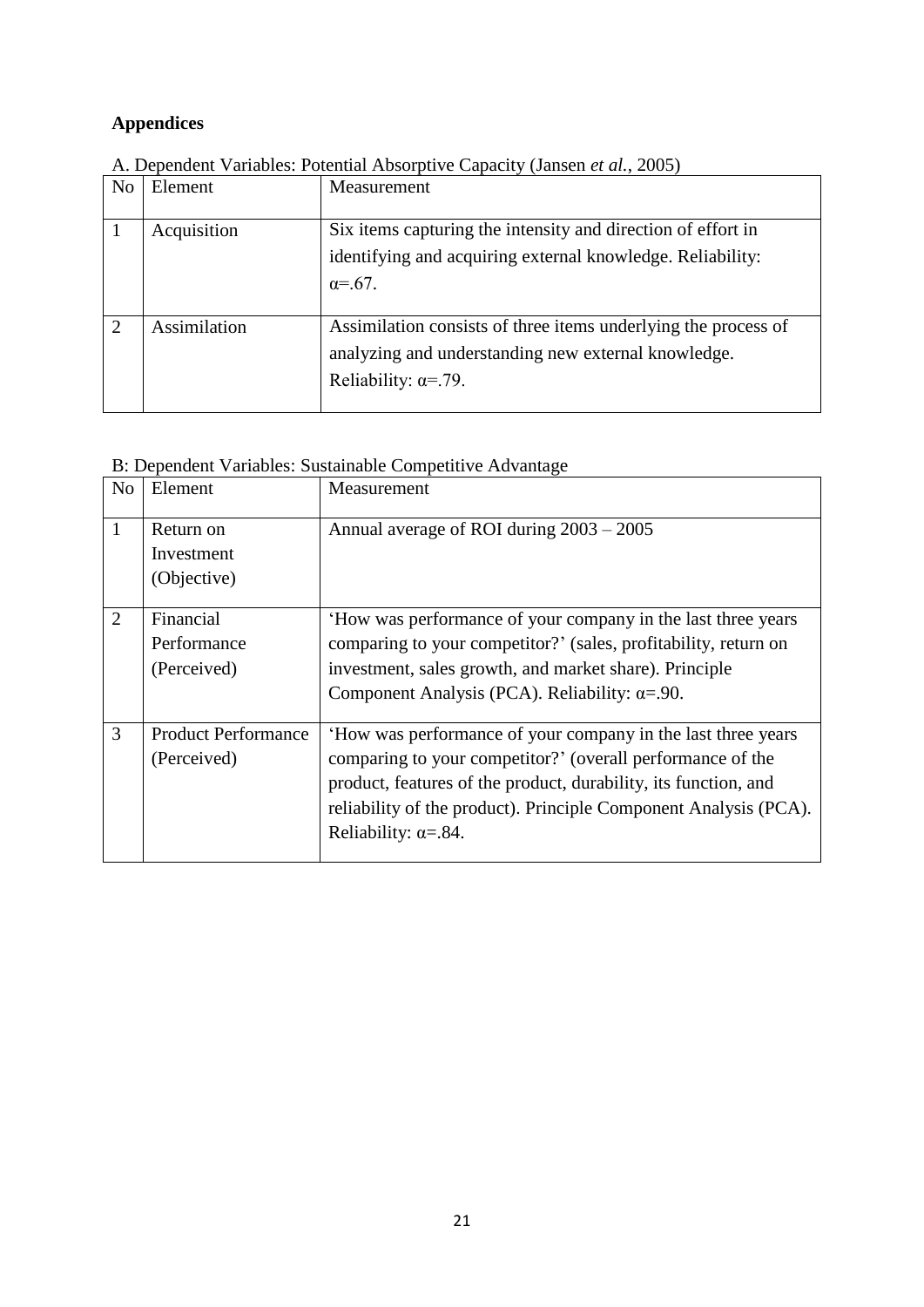| N <sub>o</sub> | Element     | Measurement                                                                                                                                    |
|----------------|-------------|------------------------------------------------------------------------------------------------------------------------------------------------|
| $\mathbf{1}$   | Acquisition | Six items capturing the intensity and direction of effort in<br>identifying and acquiring external knowledge. Reliability:<br>$\alpha = .67$ . |
|                |             | (1) Our unit has frequent interactions with corporate<br>headquarters to acquire new knowledge.                                                |
|                |             | (2) Employees of our unit regularly visit other branches.                                                                                      |
|                |             | (3) We collect industry information through informal means<br>(e.g. lunch with industry friends, talks with trade partners).                   |
|                |             | (4) Other divisions of our company are hardly visited, (reverse-<br>coded).                                                                    |
|                |             | (5) Our unit periodically organizes special meetings with<br>customers or third parties to acquire new knowledge.                              |
|                |             | (6) Employees regularly approach third parties such as<br>accountants, consultants, or tax consultants.                                        |

C. Explanatory Variables: Potential Absorptive Capacity (Jansen *et al.*, 2005)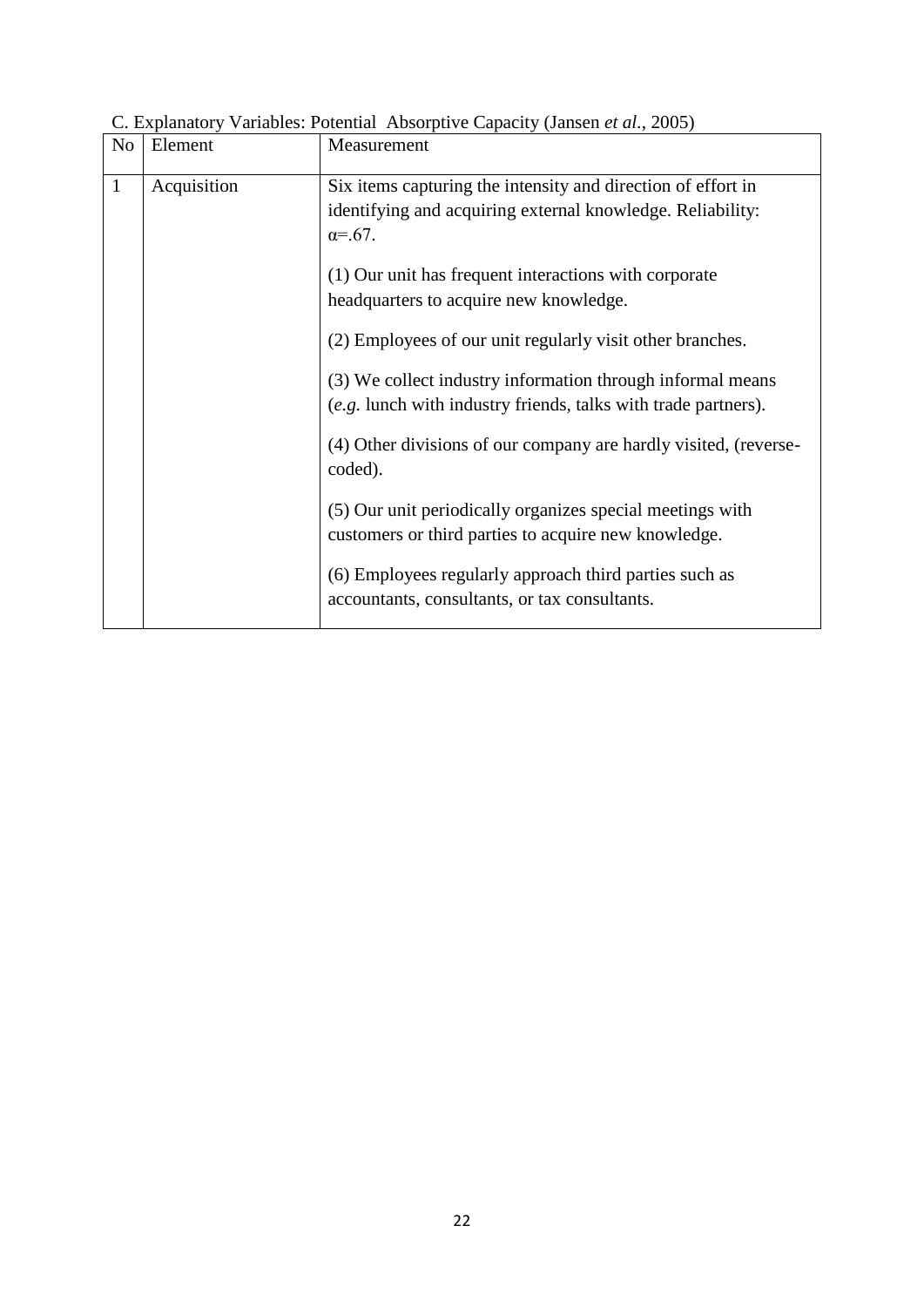| Assimilation | Three items underlying the process of analyzing and understanding                                                |
|--------------|------------------------------------------------------------------------------------------------------------------|
|              | new external knowledge. Reliability: $\alpha = .79$ .                                                            |
|              | (1) We are slow to recognize shifts in our market (e.g. competition,<br>regulation, demography), (reverse-coded) |
|              | (2) New opportunities to serve our clients are quickly understood.                                               |
|              | (3) We quickly analyze and interpret changing market demands.                                                    |

## D. Control Variables

| N <sub>o</sub> | Element                                                                 | Measurement                                                                                                                                 |
|----------------|-------------------------------------------------------------------------|---------------------------------------------------------------------------------------------------------------------------------------------|
| $\mathbf{1}$   | Firm Age                                                                | The number of years since the foundation until 2006.                                                                                        |
| $\overline{2}$ | R&D Unit Dummy                                                          | Takes the value 1 for firms possessing R&D facilities, 0 otherwise.                                                                         |
| 3              | <b>Past Performance</b>                                                 | Annual average of return of investment 1999 – 2002.                                                                                         |
| $\overline{4}$ | Firm Size (Assets)                                                      | Firm total assets in 2005.                                                                                                                  |
| 5              | Leverage Ratio                                                          | Total firm debt divided by total firm assets in 2005.                                                                                       |
| 6              | <b>Industry Dummy</b><br>(Pavitt Taxonomy,<br>1984; Kristensen<br>1999) | Supplier dominated industry dummy (paper, apparel and lumber<br>industries).<br>Specialized supplier industry dummy (agriculture industry). |
|                |                                                                         | Scale intensive industry dummy (food, tobacco, consumer goods,<br>automobile, mining, metal, cement, cable, and plastic packaging           |